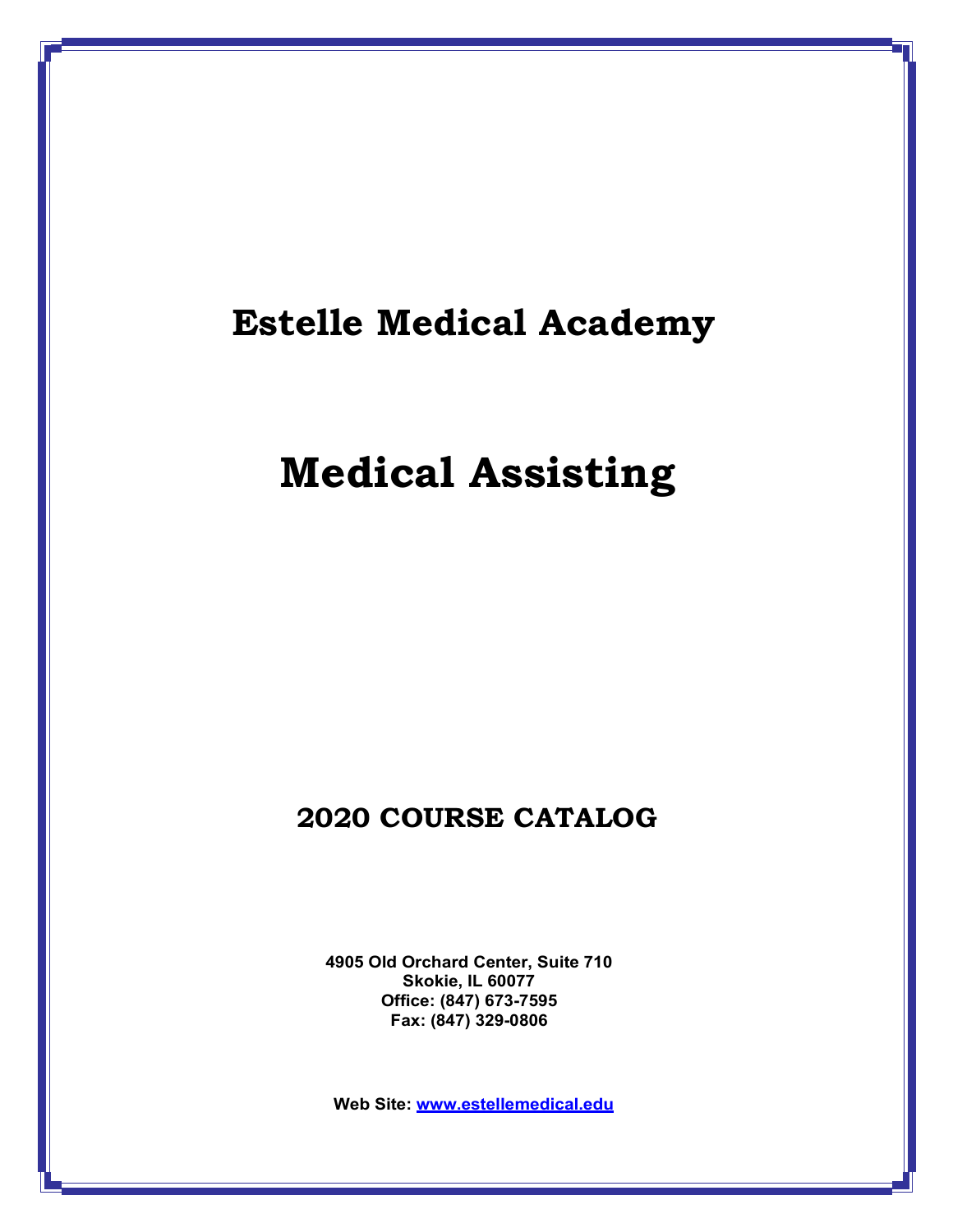# *Welcome to the Estelle Medical Academy!*

*Thank you for your interest in the Estelle Medical Academy (EMA). I hope this catalog will answer many of your questions and that you will feel free to contact the school for any additional information you may need.*

*Estelle Medical Academy is dedicated to assisting you in becoming a competent and successful health care practitioner. Our goal is to provide you with the best possible education, which includes a healthy learning environment, a well-planned curriculum, and a professional and dedicated staff and faculty.*

*We hope you will take advantage of this great opportunity to become a healthcare practitioner. This catalog will answer your questions and assist you in making a very important decision regarding you future. If you wish to visit our school, please call us at (847) 673-7595. You can also e-mail us at [danny@estelle.edu](mailto:danny@estelle.edu) or visit our website at [www.estellemedical.edu.](http://www.estellemedical.edu/)*

*Thank you again for your interest in EMA.* 

*Sincerely,*

## *Danny Canales*

*Danny Canales BA, MA Director*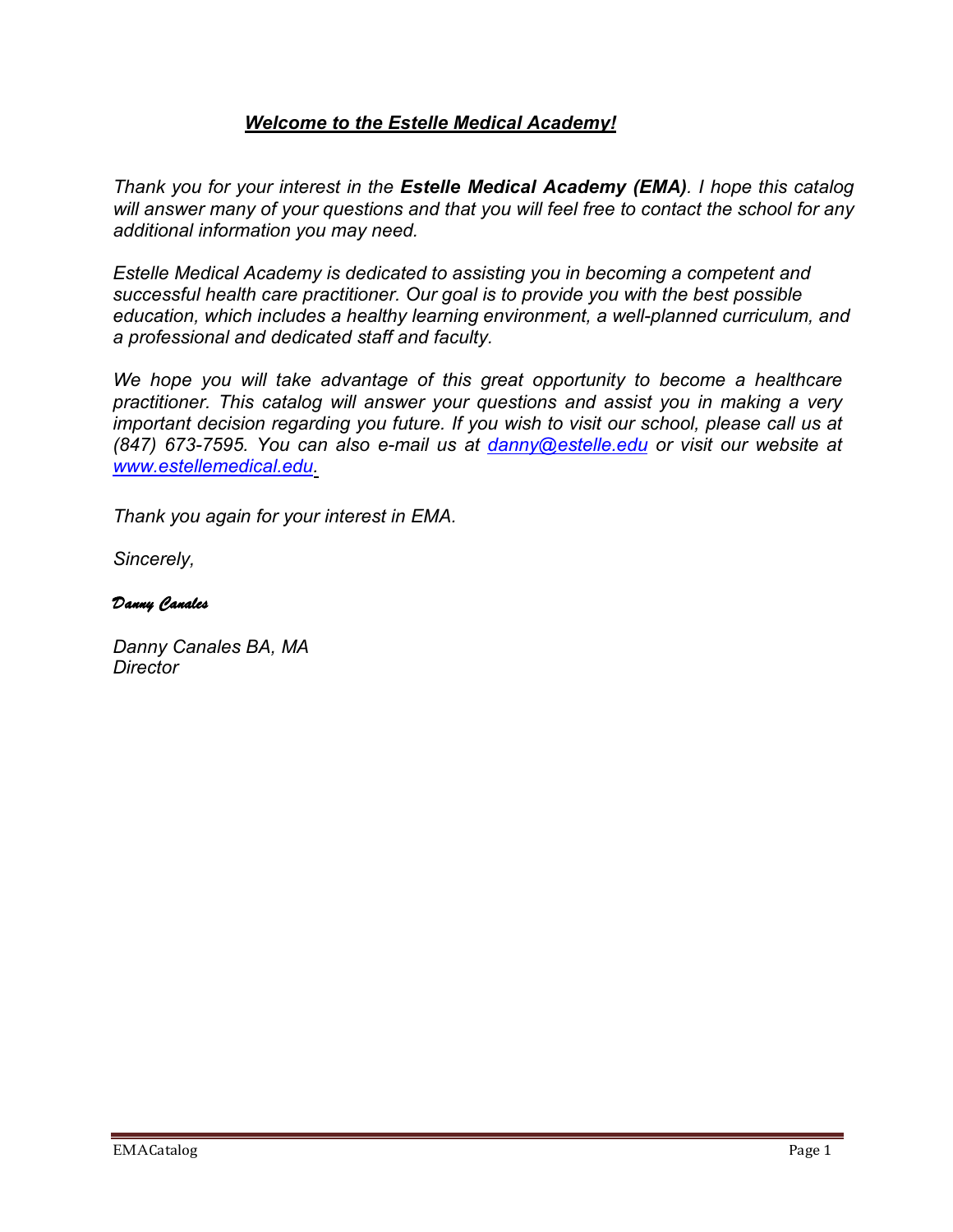# **About This Catalog**

Estelle Medical Academy certifies that the information contained in this publication is current and correct. The information contained in this catalog became effective on January 1st, 2015. The purpose of this Catalog is to familiarize applicants and others with the programs and policies of theEstelleMedicalAcademy (EMA). If changes are made to the information in this Catalog, an update will be made available.

From time to time, it may be necessary or desirable for EMA to make changes to this catalog due to the requirements and standards of the school's accrediting body, state licensing agency orU.S. Department of Education, or due to market conditions, employer needs or other reasons.

Estelle Medical Academy is not responsible for any statement of our policies, job placement activity, and references to our curriculum or the facility that is not directly discussed in this School Catalog.

EMA reserves the right to add, delete or improve upon any class or program. An ensuing change in tuition rates will not affect students already enrolled in a program, and who have been continuously enrolled since signing anEnrollment Agreement.

The catalog version that is current at the time of the student's enrollment is the governing document for that student, providing enrollment has been continuous.

## **Accreditation**

Estelle Medical Academy is institutionally accredited by:

**Accrediting Bureau of Health Education Schools (ABHES),** 7777 Leesburg Pike, Suite 314N, Falls Church, VA 22043, 703-917-9503, a national accrediting agency recognized by the United States Department of Education. However, the programs listed in this catalog have not yet been approved, evaluated or accredited by ABHES or any other accrediting agency.

## **Approvals and Memberships**

Estelle Medical Academy is approved by the "Division of Private Business and Vocational Schools of the Illinois Board of Higher Education."

## **Approvals and Memberships continued**

*Illinois State Board of Higher Education.* EMA has a Certificate of Approval to operate as a Private Business and Vocational School. This approval is renewed annually.

*Department of Veterans' Affairs (VA)* EMA has an approval to operate from the State of Illinois Department of Veterans Affairs.

## **History**

The School first opened its doors in October of 1997 in Skokie, Illinois. EMA started with just two instructors and the first class consisted of eight students. The School's commitment to excellence in education was immediately recognized by the community, and the School grew and became a thriving educational center. In 2006 EMA opened a non-main campus in Las Vegas, Nevada.

In the last 16 years the School graduated over 2000 healthcare professionals. Between the two campuses EMA employs fourteen instructors and eight members of staff.

## **Ownership and Legal Control**

Estelle Medical Academy is a private company incorporated in Cook County, Illinois. The principal and controlling shareholder is Oleg Vologin, who serves as the Chairman of the Board and President of the School.

## **Officers**

Mr. Oleg Vologin, LMT, President, Secretary/Treasurer

## **Mission, Purpose and Objectives**

Estelle Medical Academy is a postsecondary institution dedicated to providing affordable career-focused training in healing arts. The School is committed to staying abreast of the changes and trends in the healthcare field, and offers instruction in various modalities to ensure that graduates have a wide range of occupational skills, techniques and knowledge with which to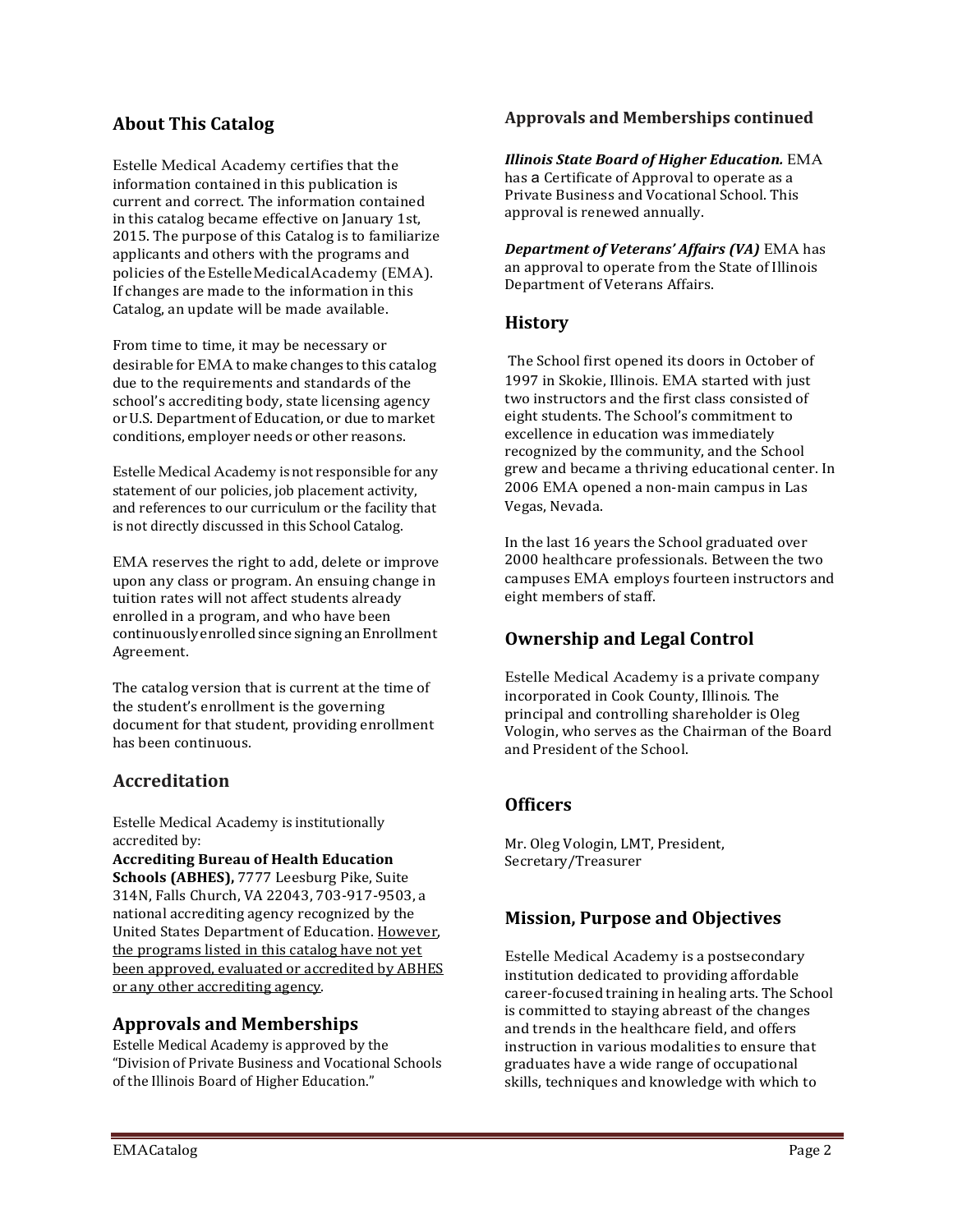begin their careers. The School is intricately involved with creating an atmosphere conducive to the interchange of ideas while instilling a high degree of ethics and professionalism in the student.

# **Philosophy and Goals**

The Estelle Medical Academy values the inherent worth of each individual, whether he/she is a student, an employee or a graduate. EMA believes in intellectual freedom and respect for individual belief systems as well. We encourage selfexpression and creativity, and assist students in their personal and professional growth. Our approach to healthcare education reflects the physical, intellectual and spiritual components of holistic development.

# **School Highlights**

- Graduates of *EMA*have entered intosecure and unsubsidizedemployment.
- $\triangleright$  Since 1997, more than 2000 students have graduatedfromEMA.
- $\triangleright$  The School provides job placement services to graduates with follow-up conducted at regular intervals for twelve months following program completion. Graduate and Employer satisfaction is evaluated as part of the School's commitmentto continuous improvement.

## **School Location, Facilities and Equipment**

Estelle Medical Academy (EMA) is located at 4905 Old Orchard Center, Suite 710, Skokie, IL 60077. The school occupies a modern office space at the Old Orchard Professional building, that is conveniently located just 1/3 mile from I-94 Expressway (exit Old Orchard Road East) and walking distance from the bus station. Free student parking is available.

EMA provides students with modern, well-lit, climate-controlled and spacious classrooms conducive to learning. The school facility encompasses almost 3000 square feet of space. There are three large classrooms to accommodate both lecture and laboratory.

There is a student lounge, with a refrigerator, a water cooler, a coffee maker, and a microwave.

This institution, the facilities it occupies, and the equipment it utilizes fully comply with any and all federal, state, and local ordinances and regulations, including those requirements as to fire safety, building safety, and health.

# **Office Hours**

Estelle Medical Academy's office is open from 9:30 am to 8:00 pm, Monday through Friday. Saturday and Sunday hours are from 10:00 am to 2:00 pm. The School is closed during the following holidays: New Year's Day, Memorial Day, Independence Day, Labor Day, Thanksgiving and Christmas.

# **Library**

The EMA library offers students the opportunity to do research for course assignments, investigate career opportunities, and keep abreast of current issues through the use of electronic resources and professional publications such as periodicals, books and newspapers. The library contains over 150 books, and a number of videotapes and DVDs on the subjects of anatomy and physiology, healthcare, and fitness and wellness. There are periodicals and references, and books are available for check out on a daily basis. A personal computer with broadband internet connection is available to students for research purposes.

# **Faculty**

The faculty members are the keystone of Estelle Medical Academy's quality. Members of the faculty have industry or professional experience, together with appropriate academic credentials. The faculty brings a high level of professionalism to the classroom and is recognized by their academic and industry peers. Through the guidance of the faculty, theoretical, practical and creative applications are addressed in the curricula and reinforced by interaction with professionals in the industries.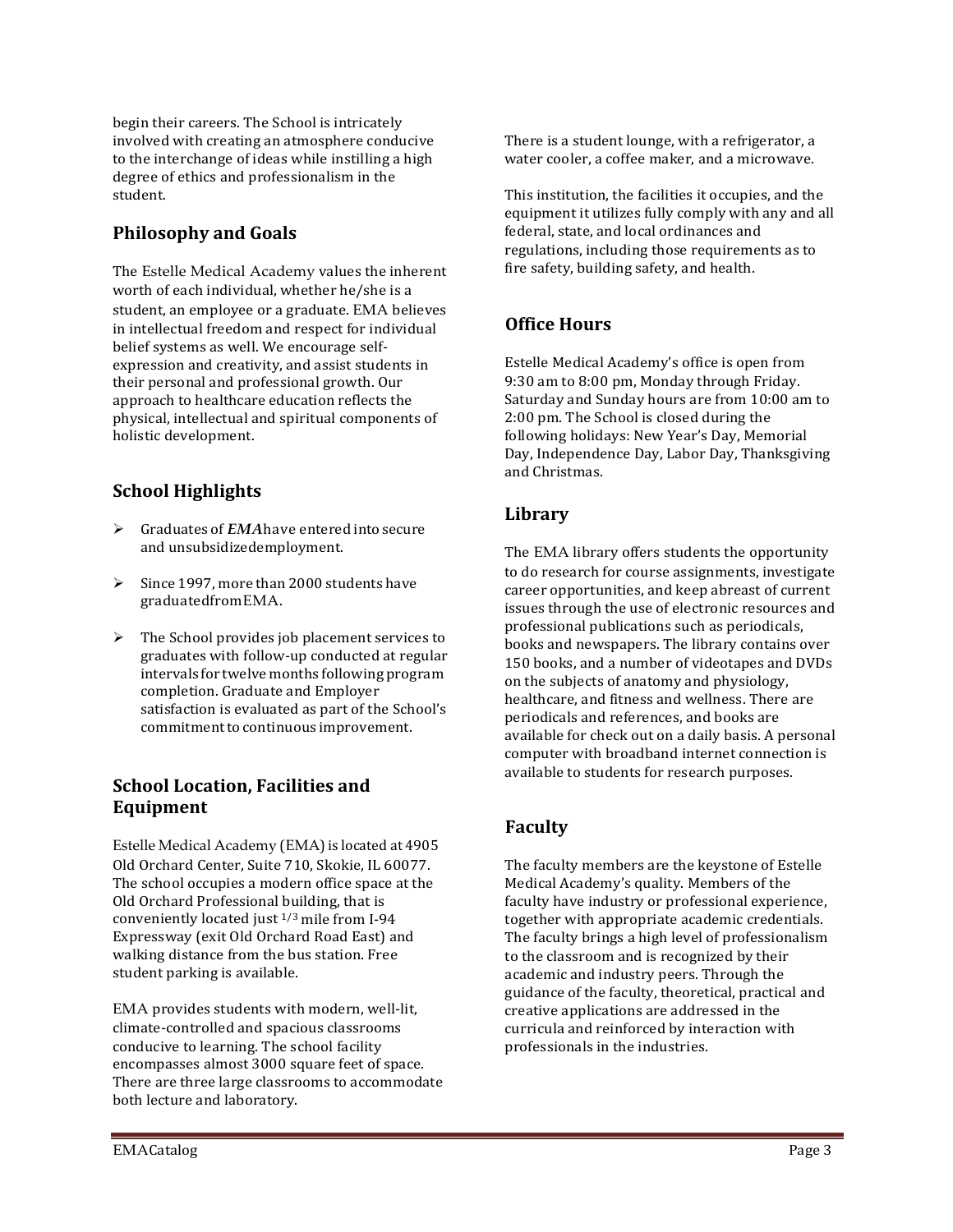Faculty members are dedicated to academic achievement, to professional education, to individual attention, and to the preparation of students for their careers in health care. In essence, the faculty practices what they teach. It is through personal attention that students reach their potential, and it is the dedicated faculty who provide the individual guidance necessary to assure every student that his/her time in class is well spent.

# **Admissions Requirements**

### *General Requirements*

- Applicants must be at least 18 years of age.
- Candidates for enrollment in *EMA must be high school graduates,* and possess a high school Diploma or the recognized equivalent (i.e., a General Education Development "GED" Certificate) prior to enrollment. A Statement of High School Graduation may be accepted when an actual copy of transcript or diploma is not available and cannot be obtained due to certaincircumstances.
- Candidates must satisfactorily *complete all admissions requirements*, including submitting *accurate and complete Application for Admission and other required documentation* (i.e*. proof of high school graduation, or transcript, copy of valid driver's license or other form of identification, or a copy of Social Security Card*). Such records and documentation become the property of *EMA,* and will not be returned to the applicant. Applicants who fail to provide accurate information may not be considered foradmission.
- Specific requirements must be met for programs funded by the State or private industries.
- Prior to signing the application for Admissionor EnrollmentAgreement, each Candidate must meet with a representative of the Administration of *EMA*, and must*tour the facility and view the textbooks beforeenrolling*.
- Due to the nature of the training, all applicants must be in good health, and capable of effectively meeting the physical demands of working in the healthcare environment. Upon acceptance and prior to beginning classes, the student is required to provide a signed *Statementof GeneralHealth***.**
- All applicants must successfully pass a Pre-Entrance Oral Interview, conducted by the Administration of *EMA*.
- Applicant must read and sign the Enrollment Agreement, which outlines the details and obligations of the student and the School, and acknowledges the applicant's understanding of the contents of the School'sCatalog.
- Applicant must pay a \$100.00 Registration Fee.
- A former student, who did not complete the program of study and/or has been terminated or withdrawn from the program, is required to reapply for admission. The readmission policy is included in this catalog. A readmitted studentis governed by the catalog current at the time of thereadmission.
- The applicant must display a genuine desire to become part of a learning atmosphere with the ability and aptitude to succeed in the classroom.

# **Admissions Process**

The enrollment of applicants, who have satisfied the admission requirements, will be on a first come, first served basis. Should there be more applicants than space available, the remaining applicants will be placed on a waiting list for the next class.

Interested applicants must schedule an appointment for an interview with the Administration of the School, and a tour of the facility. The applicant must pass the interview by demonstrating that he/she has the maturity and ability to successfully complete the program and become employed in an entry-level position..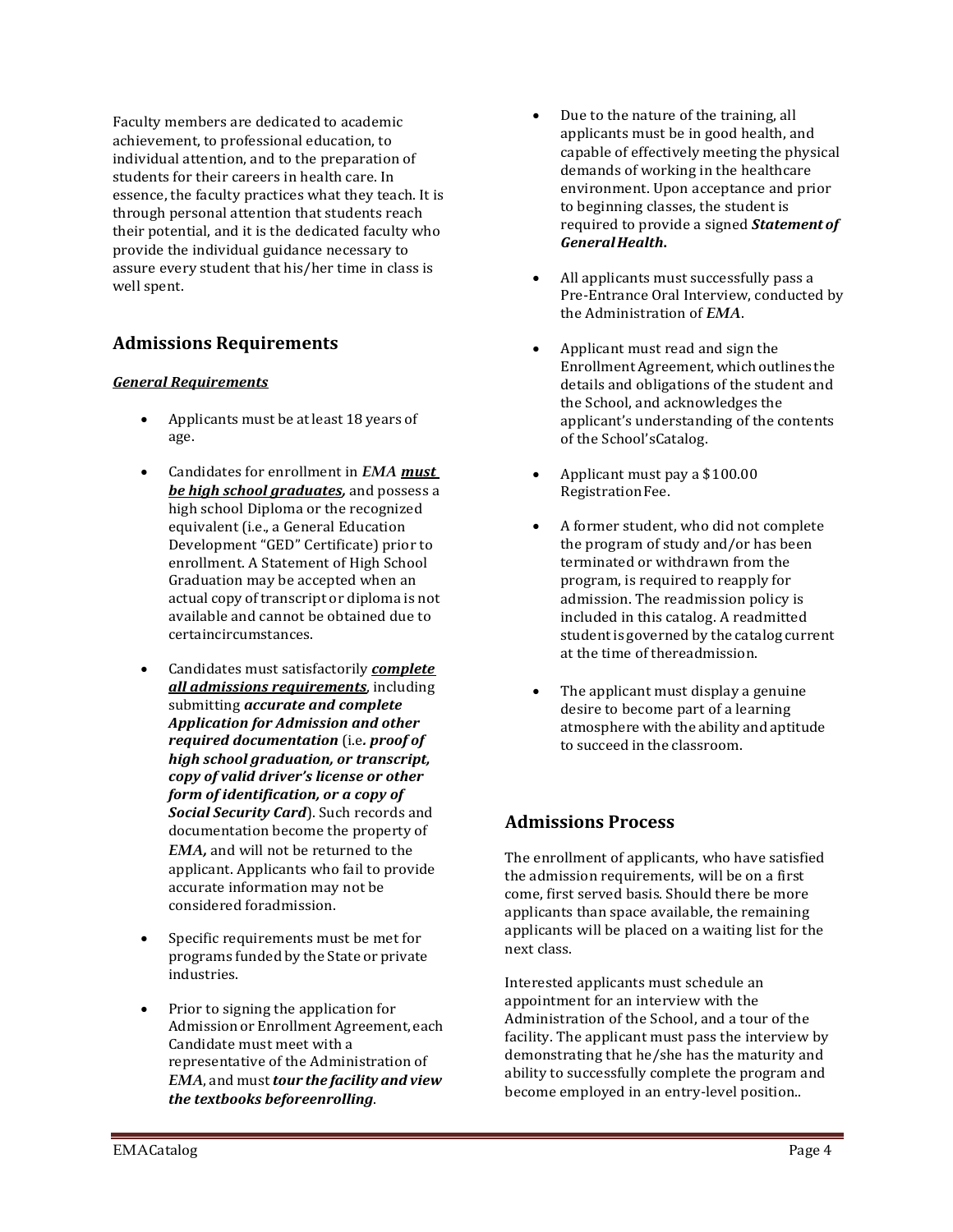Proof of high school graduation, and other documentation, as described in the Admissions Requirements, must be provided at the time of the oral interview, or before.

*EMA* offers admission to its programs to applicants who qualify in accordance with published admission standards. Admission is contingent upon the evaluation of proof of high school graduation, an interview with the Administration, and meeting all published admission standards.

The applicant must complete an Application for Admission, and submit it on or before the date of the scheduled interview with a representative of the School. The applicant may request an Application by contacting the School at the address listed in this Catalog.

Prior to signing the Enrollment Agreement, the applicant must read and be familiar with the contents of the School Catalog.

The following items must be submitted and satisfactorily completed prior to the start of the program:

- 1. Applicant must complete an *Applicationfor Admission*.
- 2. Applicant must provide *evidence of highschool graduation* or a copy of *scores on General Education Development* (GED) Test that demonstrate the exam waspassed.
- 3. Applicant must sign an *Enrollment Agreement*.
- *4.* Applicant must pay a *RegistrationFee.*
- 5. Applicant must complete and signa *Statement of General Health.*
	- 6. Applicant must complete an*Emergency Medical Care Form*.

The selection of students is based on satisfactory completion of all the admissions requirements. Students, who are accepted for enrollment, as well as those who are not accepted, will be notified prior to the start date.

# **Equal Opportunity Statement**

Estelle Medical Academy does not discriminate on any basis, including sex, age, race, national origin, creed, religion, disability or sexual orientation. EMA complies with the provisions of Title 1 ofthe Civil Rights Acts of 1964 and 1974, the Rehabilitation Act of 1973, the American Disabilities Act and all amendments therein.

# **Transfer of Credit**

EMA may accept credits from other institutions accredited by an agency recognized by the United States Department of Education (USDE) or the Council for Higher Education Accreditation (CHEA). EMA will consider the transfer of credits for completed coursework from such institutions, provided such credit is substantiated by a transcript, and is submitted for evaluation at least five (5) days prior to the start of the program.

To be eligible for transfer of credit to the School, students must have successfully completed the coursework within the past five years, and have earned at least a grade of 'C' in each course being transferred. If the coursework of the completed credit is found to be obsolete, the applicant may be required to update the credit. Coursework content of the completed credit must be considered comparable to the level of the coursework of EMA' programs. Some coursework at EMA may have requirements that cannot be satisfied by examination or transfer credit.

No more than 25 percent of coursework from another institution may be transferred into EMA. The Director has the final authority in determining which coursework can be satisfied by transfer of credit.

Transfer credit will be considered for related previous education completed in:

- Accredited vocational or licensedHealth Careers Schools.
- Other related courses, e.g. Medical Terminology, Anatomy andPhysiology.

Applying students may be required to take a written examination and/or perform specific procedures to demonstrate the required knowledge and skill, in order to be granted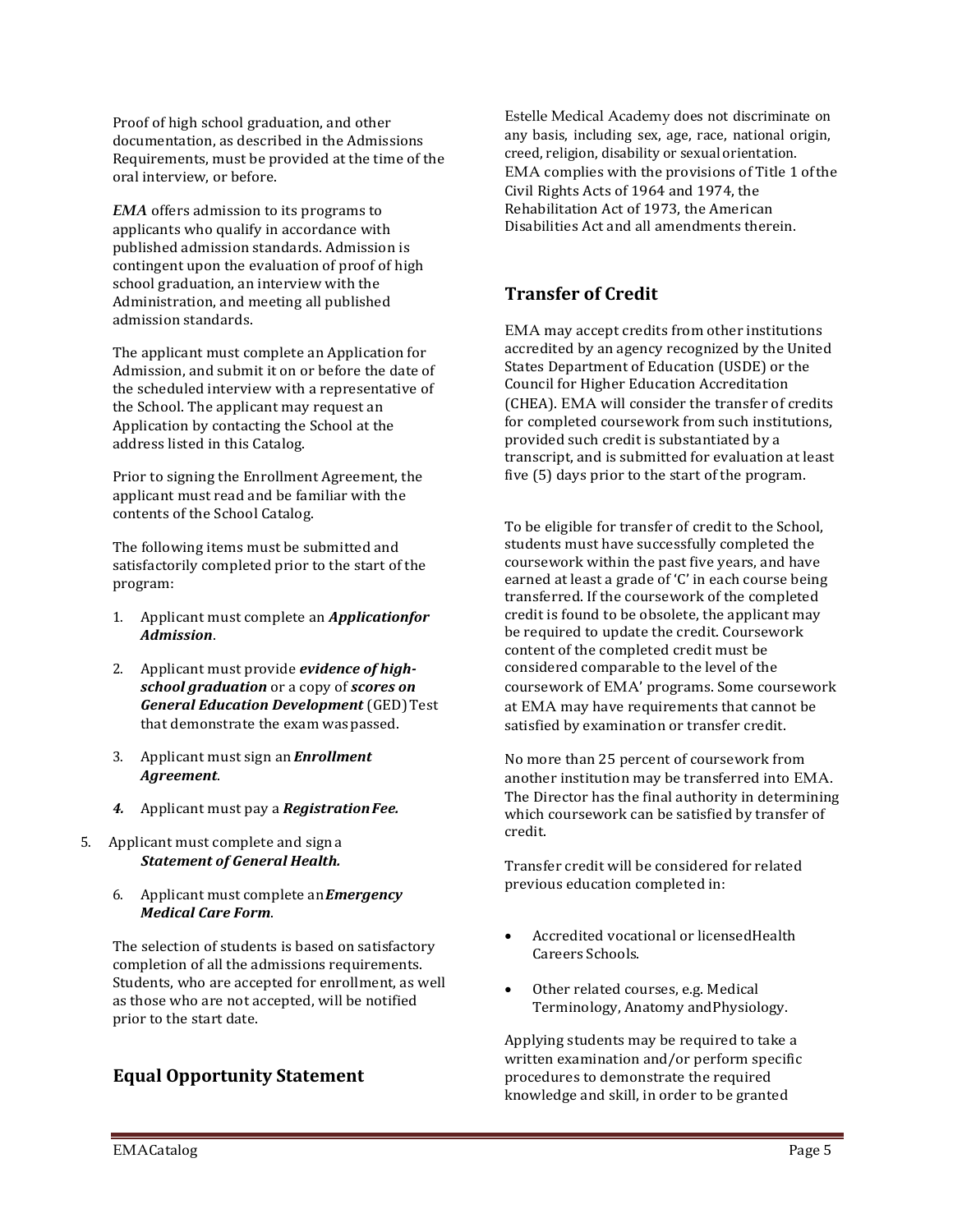transfer credit. EMA may grant the student advanced standing in his/her selected program as a result of acceptance of transfer credit. If course requirements are satisfied by transfer credit from another college, tuition will be adjusted accordingly, and advanced standing will be granted to the student.

The School does not award credit for experiential learning.

# **Challenge Credit**

Prior to a student beginning a course, Estelle Medical Academy will consider giving credit by examination, for certain courses, to those applicants that have relevant knowledge and/or skills acquired through prior training and education. Students may challenge a maximum of two courses.

Credit shall be determined by successful completion of a comprehensive written and/or practical examination. Successful passing of examinations requires a grade of 'B' or better, and demonstration of the requisite practical skills. Interested students should contact the Director for scheduling of examinations. The Director will determine applicability on an individual basis,and will evaluate prior coursework, and grades received. If course requirements are satisfied by an examination, a student will be entitled to a tuition credit.

# **Transfer of Credit from Estelle Medical Academy**

Transfer of credit from EMA to another institution is entirely up to the receiving institution. EMA does not guarantee that another school will accept any of its credits. EMA will provide academic information, in the form of a transcript, to the receiving school at the written request of the student. Students wishing to transfer credits to another school should contact the school to determine its policy of accepting credits from the Estelle Medical Academy.

# **Requirements for Graduation**

EMA' students will qualify to graduate when they meet the program requirements as listed in this catalog. Graduates will receive the appropriate

Diploma if the following requirements have been met:

- 1. All required courses inthestudent'sprogram have been satisfactorily completed and all program requirements have been satisfactorily fulfilled; and
- 2. A minimum grade of 70% (grade point average of 2.0) has been earned in alltheory and clinical and laboratory coursework;and
- 3. All 730 clock hours of the program have been completed within the maximum time frame allowed: 150% of the normal programlength, and the Standards of Satisfactory Academic Progress, as described in the Catalog, have been met by student; and
- 4. Attendance of at least 85% of allscheduled classes has been attained for the total program;
- 5. All financial obligations due the School have been satisfied and tuition is paid in full. If a student's account is sent to collections for non-payment, the student will not beeligible to receive a Certificate, transcript or school completion form; and
- 6. All meetings and requirements with the various Administrative Departments (Financial Services, Placement) havebeen completed satisfactorily; and

# **Diploma Awarded Upon Graduation**

When all requirements for graduation are successfully completed, and all financial obligations have been met, EMA' graduates will be awarded a "Diploma" in their program of study.

# **Transcripts**

Current or former students may request one free copy of their official transcript by submitting a written request to the School with the name and address where the transcript is to be mailed. A fee of \$ 8.00 will be charged for additional copies and must be paid in advance before thetranscript request is processed. Transcripts sent directly to the student will be marked to indicate that they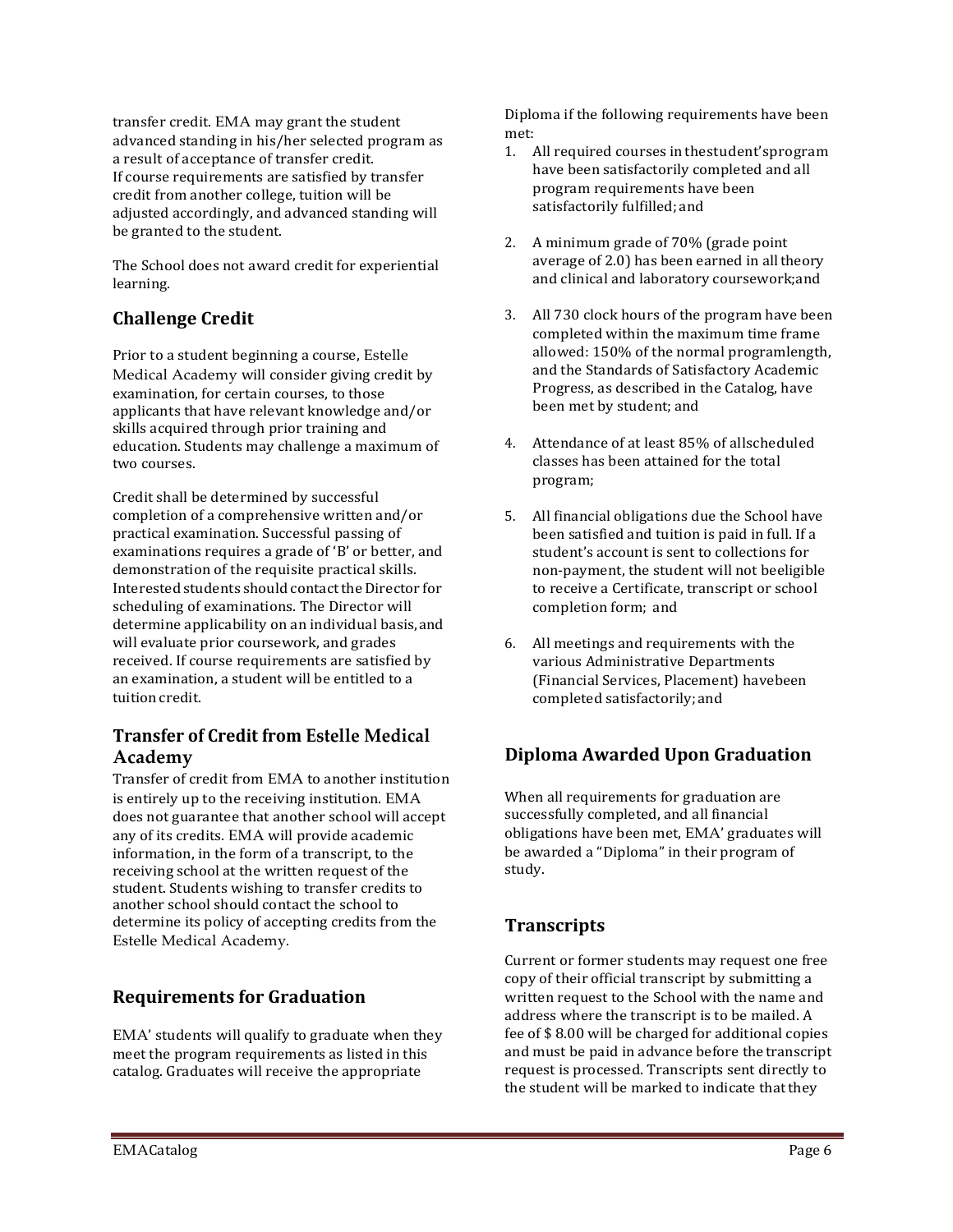are unofficial copies. Official transcripts will not be released to students who have past due accounts with the School.

# **Student Responsibility**

It is the student's responsibility to read and understand the provisions of this catalog. Any questions regarding the School's policies should be addressed and satisfied prior to starting class.

# **Retention of Student Records**

It is the policy of EMA to maintain all records at its primary administrative location for a minimum of five years. **Additionally, it is the policy of the School to maintain student transcripts indefinitely**. After five years, student transcripts may be retained on site or may be moved to another location, and may take a longer period to access.

# **Notice of Student Rights Under FERPA**

The Family Educational Rights and Privacy Act (FERPA) affords students certain rights with respect to their educational records. They are:

- 1. The right to inspect and reviewthestudent's education records within 45 days of the day the school receives the request foraccess. Students should submit to the Director or other appropriate official, written requests that identify the record(s) they wish to inspect. The School official will make arrangements for access and will notify the student of the time and place where the records may be inspected. If the records are not maintained by the School Official for whom the request was submitted, that official shall advise the student of the appropriate official to whom the request should be addressed.
- 2. The right to request an amendment of the student's educational records thatthestudent believes is inaccurate or misleading. Students may ask the School to amend a record that they believe is inaccurate or misleading. In such cases, the student should write the School Official responsible for the record, clearly identify the part of the recordtheyare

requesting be changed, and specify why it is inaccurate or misleading. If the School decides not to amend the record as requested by the student, the School will notify the student of the decision and will advise the student of his or her right to a hearing regarding the request for an amendment. Additional information regarding the hearing procedures will be provided to the student when notified of the right to a hearing.

- 3. The right to consent to disclosures of personally identifiable information contained in the student's educational records, exceptto the extent that FERPA authorizes disclosure without consent. One exception, which permits disclosure without consent, is disclosure to School officials with legitimate educational interests. A School official is a person employed by the School as an administrative, supervisory, academic or research, or support staff person (including law enforcement unit, personnel and health staff); a person or company contracted (such as an attorney, auditor, funding agency, or collection agent); a person serving on the Board of Trustees; or a student serving on an official committee, such as a disciplinary or grievance committee, or assisting another School official in performing his orhertasks.
- 4. School official has legitimate educational interest if the official needs to review an education record in order to fulfill his orher professional responsibility.
- 5. Parental access to a student's records will be allowed without prior consent if thestudentis a dependent as defined in Section 252 of the Internal Revenue Code.
- 6. The right to file a complaint with the U.S. Department of Education concerning alleged failures by Estelle Medical Academy to comply with the requirements of FERPA.The name and address of the Office that administers FERPA is:

Family Policy Compliance Office U.S. Department of Education 400 Maryland Avenue, SW Washington, DC 20202-4605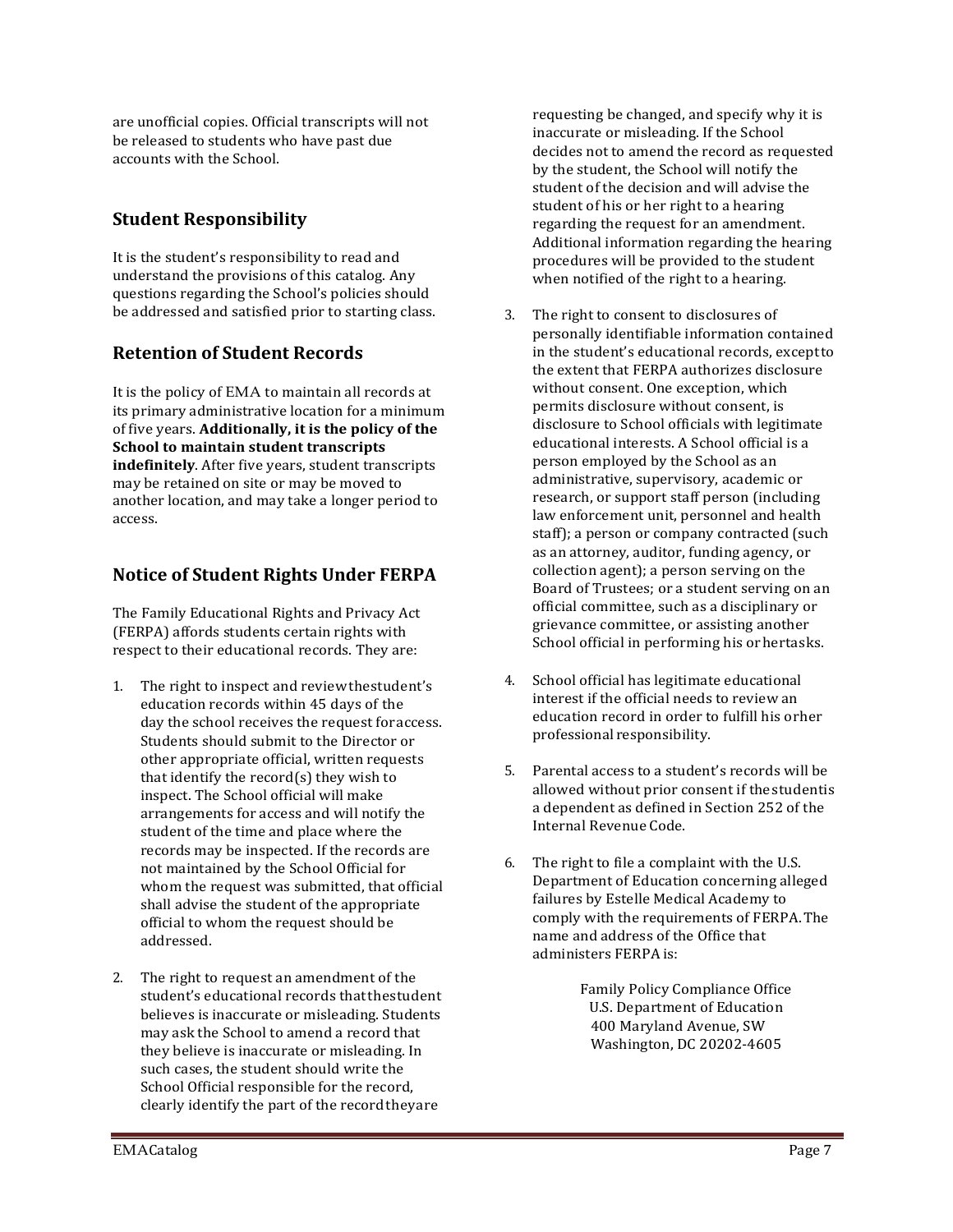## **Dress Code and Personal Hygiene Policy**

In order to prepare for a health care career, students are expected to maintain high standards of personal hygiene and cleanliness, both in the classroom and when working with clients.

Students should utilize good judgment in determining their dress and appearance. Neatness and cleanliness are absolutelynecessary at all times. Clothing must be clean and in good repair. The students nails must be clean and trimmed short (no nail polish), and all hair that is shoulder length or longer must be pulled back off the shoulders. No perfume or cologne ispermitted while at school.

The instructor will advise the student of inappropriate dress or appearance. When there is a difference of opinion related to appropriateness of dress, the final decision is the responsibility of the Director.

Failure to comply with the dress code will lead to progressive disciplinary action.

# **Housing**

EMA does not have on-campus housing nor does it assist students in finding housing. Students needing housing information should contact the Director.

# **Withdrawal Date**

The withdrawal date used to determine when the student is no longer enrolled at Estelle Medical Academy is the date indicated in written or telephone communication by the student to the Director's office. If a student does not submit written notification, the school will determine the student's withdrawal date based upon federal regulations and institutional records. Please note that the above policy may result in a reduction in school charges that is less than the amount of Title IV financial aid that must be returned. Therefore, the student may have an outstanding balance due the school that is greater than that which was owed prior to withdrawal.

# **Last Day of Attendance**

The last day of attendance for refund computation purposes is the last date of actual physical attendance by a student in classes.

# **ACADEMICS**

EMA has adopted the following academic standards for its programs, and these standards are applied to all full-time and part-time students.

# **Academic Standards**

Academic standards have been establishedwhich are to be met by the student for satisfactory progress throughout the educational program. Refer to the Satisfactory Academic Progress Evaluation Points in this catalog. Students are allowed up to 150% of the normal programlength in which to satisfactorily meet the requirements; this is the *maximum program length* in which students are allowed to complete the program.

Students are evaluated at the 50%, 100% and 150% (the maximum program length) periods. For courses graded on the basis of Pass or Fail, the minimum standard is "Pass" at each evaluation point. In addition, a minimum grade of "C" is required to successfully pass each course. Students must repeat courses in which a grade of "D", "F", "I" or "W" are earned.

Attendance is vital to academic progress. Students are expected to attend all classes and clinical learning experiences. The student must adhere to the Attendance Policy, specifically as it relates to "Make-Up" of theory and/clinical coursework. In order to earn a satisfactory grade in a course, the student must complete 85% of the hours of instruction offered in all theory, laboratory and clinical coursework. Refer to the Attendance Policy for additionalinformation. Refer to the **Satisfactory Academic Progress Evaluation Points Paragraph**, contained in this catalog, for additional information.

## **Academic Advising**

The Director is available to provide academic advising as requested or needed to assist students in meeting satisfactory academic progress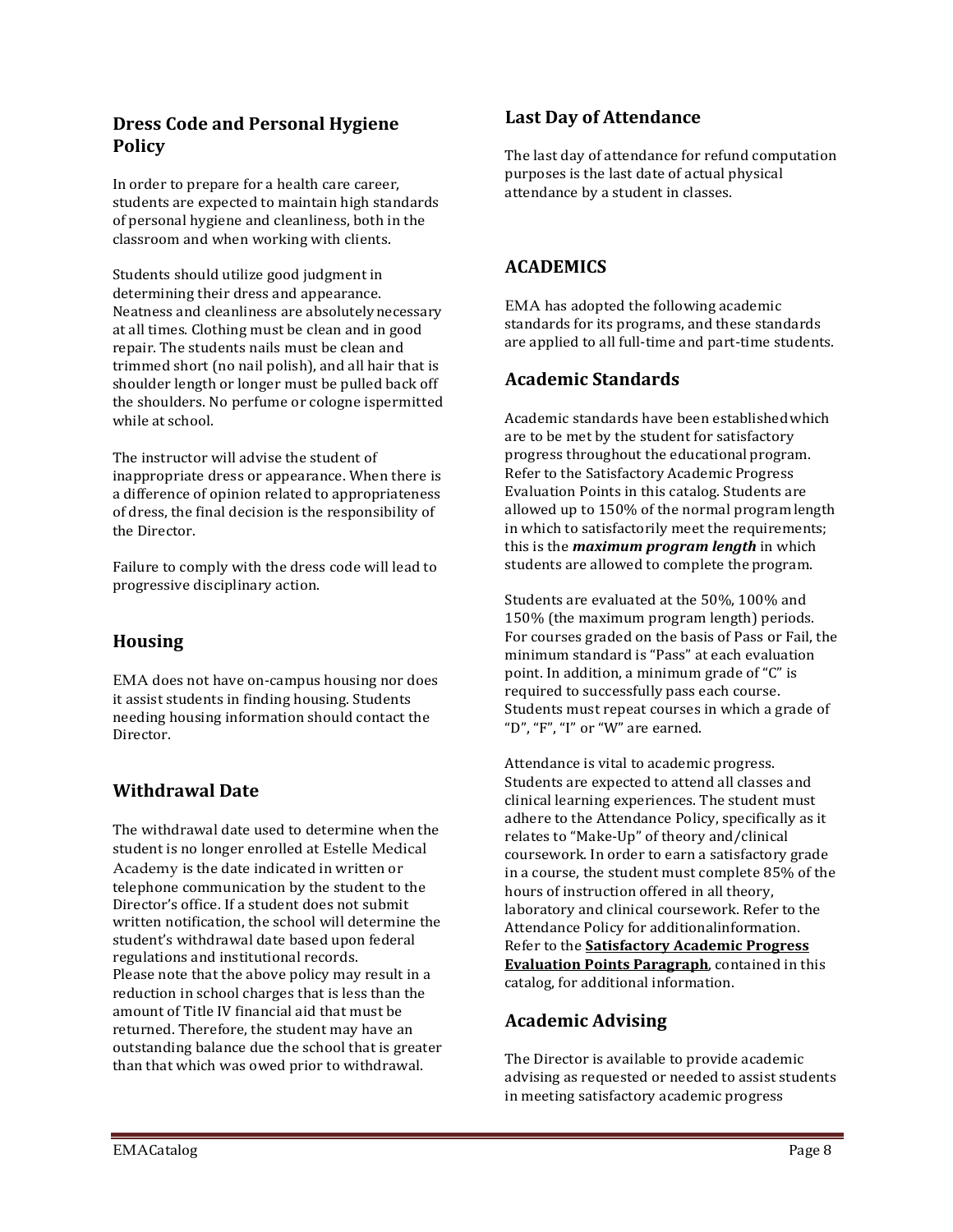standards, and successfully completinggraduation requirements. Contact the School Director for academic advising services.

### **Definition of a Clock Hour**

A "clock hour" is defined as 50 minutes of class, lecture, or clinical session, with a ten minute break between sessions.

# **Grading System and Grading Scale**

The school's grading scale is as follows:

| <b>Percentages</b> | <b>Letter Grade</b> | G.P.A. | <b>Description</b>     |
|--------------------|---------------------|--------|------------------------|
| 90% - 100%         | А                   | 4.00   | Excellent              |
| 80% - 89%          | B                   | 3.00   | Good                   |
| 70% - 79%          |                     | 2.00   | Average                |
| $*65% - 69%$       | D                   | 1.00   | Unsatisfactory         |
| * 64% - Below      | F                   | 0.00   | Failure                |
|                    | P                   |        | Pass                   |
|                    | V                   |        | Incomplete             |
|                    | W                   |        | Withdrawal             |
|                    | TC.                 |        | <b>Transfer Credit</b> |

*\* Failed courses must be repeated*

For certain Clinical/Technique Performance Evaluations The following grading system is used: **Pass or Fail.**

A student who fails to achieve a passing grade in the clinical or laboratory course, cannot progress to the next course level of clinical or laboratory.

- *Satisfactory (Pass) -* The studenthasmet the clinical objectives based on course requirements.
- *Unsatisfactory (Fail) -* The Student has not met clinical objectives based on course requirements. Students must demonstrate overall satisfactory performance during the clinical assignments for each content area. *Students who receive a marginalrating during the course may be placed on probation during the clinical course.*  Failure to improve performance to Satisfactory will result in an **Unsatisfactory** rating. A student who fails a clinical course is subject to dismissal from the program.

The Instructor has the final authority for determining the student's grade for a course. Grades may not be changed by anyone other than the instructor. A student may appeal a final grade to his/her instructor. The scholastic progress of

the student is reported at the end of each course and grades are recorded on the student's permanent record (transcript). Performance evaluations in Clinical and Laboratory courses are based on evidence of student achievement in meeting the competencies of the course. Clinical objectives will be measured, in part, through direct observation of actual performance. Students have the opportunity to practice clinical skills and behaviors prior to being evaluated.

The *Competency Checklist,* used in assessment of student achievement of the course's clinical objectives, evaluates a composite of skills, which must be satisfactorily demonstrated in order for the student to receive credit. Regular evaluations are conducted and deficiencies will be reviewed with the student.

# S**atisfactory Academic Progress**

EMA has specific standards which students are expected to achieve in order to maintain Satisfactory Progress in their program of study. These standards are based on grades and the completion of program requirements within a maximum time frame. In addition, the student's progress will be reviewed at the end of each course.

At EMA, satisfactory progress for ALL students is defined by the following criteria:

- *1.* Students are allowed up to 150% of the normal program length in which to satisfactorily meet the requirements. Thisis considered the *Maximum ProgramLength.*
- *2.* Students must successfully complete 66.7%of hours attempted at each evaluation period. This is considered the minimum completion requirement
- *3.* Students must successfully meet or exceedthe minimum Cumulative Grade Point Average (CGPA) of course completion standards set forth below. The evaluation points are based on the percentage of clockhoursattempted.

All students must meet the following minimum standards of academic achievement and successful course completion while enrolled at EMA. The student's progress will be reviewed at the end of each period. Students must meet or exceed the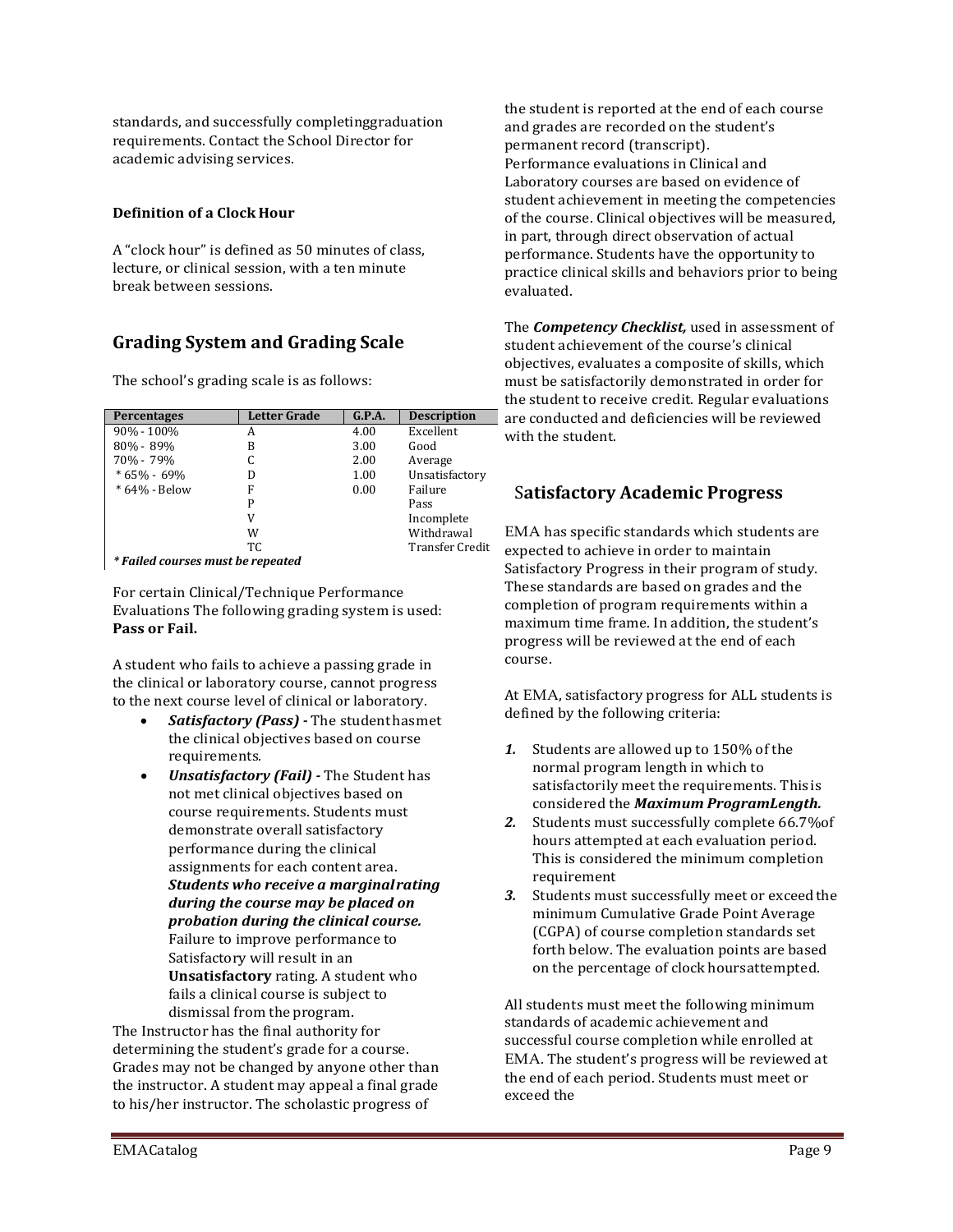minimum CGPA and course completion standards set forth below.

#### **Evaluation Periods**

Students' compliance with the Satisfactory Academic Progress is divided into evaluation periods and is assessed at each of the following times:

- At the end of the first payment period (the point at which 50% of the courseis scheduled to be completed)
- At the end of the second payment period (The point at which 100% of the courseis scheduled to be completed)
- At the end of the Maximum Program Length.

#### **Maximum Program Length**

Federal regulations require that students complete their program within a maximum time frame of 150% of the published length of a program. Students may not exceed a maximum time frame measured by scheduled hours equal to 150% of the length of the program.

#### **CGPA Requirements**

Students must meet minimumCGPArequirements at specific points during their enrollment in order to be considered making satisfactory academic progress. These will be reviewed at the end of each evaluation period after grades have been posted to determine if the student's CGPA is in compliance. EMA students must achieve a Cumulative Grade Point Average (CGPA) of atleast 2.0 at each evaluation point.

#### **Academic Probation**

Students who do not maintain satisfactory progress for any evaluation period, will be placed on probation for the next evaluation period. If the student fails a course while on probation, the student may be withdrawn at the Director's discretion, even though the next evaluation point may not have been reached. The student's progress will be evaluated at the end of the probationary period, and if the student's CGPA meets or exceeds a 2.0, the student will beallowed to continue, and the probationary status will be removed. Students who are on academic probation are not permitted to take a leave of absence. Students will be allowed only one period of academic probation.

If at any point it can be determined that it is mathematically impossible for the student to meet the minimum requirements, the student will be dismissed from the School.

Notification of academic dismissal will be in writing. The **Student Conduct** section of this catalog describes other circumstances that could lead to student dismissal for non-academic reasons.

As a dismissed student, a tuition refund may be due in accordance with the institution's stated refund policy.

During the Probation period students are considered to be making satisfactory academic progress and remain eligible for financial aid.

#### **Appeal**

A student who has been academically dismissed may appeal the determination if special or mitigating circumstances exist. Any appeal must be in writing and must be submitted to the Director within 10 calendar days of receiving notification of his/her dismissal. The student should explain what type of circumstances contributed to the academic problem and what plans the student has to eliminate those potential problems in the future. The decision of the Director is final and may not be further appealed. Students may appeal academic dismissals no more than two (2) times.

#### **Reinstatement**

A student who has been academically dismissed may appeal for reinstatement after one term has passed following withdrawal. Students who are allowed to reinstate will be placed on academic probation for at least one evaluation period. All grades previously earned will remain on the transcript, and the maximum time for program completion will apply based on the original start date of the first enrollment.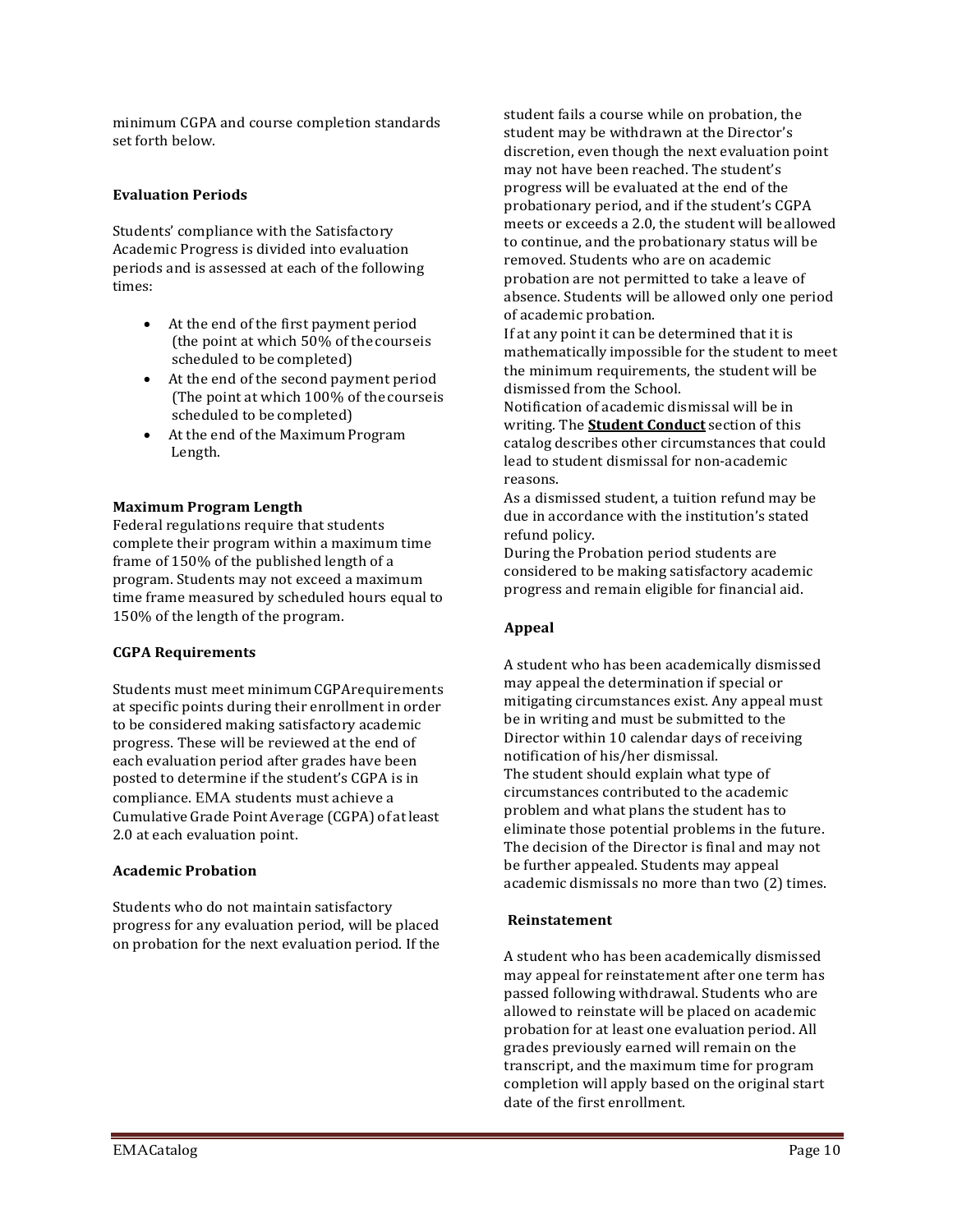### **Incomplete grades**

An "I" Incomplete grade is awarded if the student has failed to complete the required course work. Students receiving a grade of Incomplete ("I") will be allowed two weeks in which to complete the required work and submit it to the instructor of the course in which the grade was earned. The student will be allowed to continue attending while completing the required coursework of an Incomplete grade. If an Evaluation Point occurs during the time a grade of "I" is issued, the student's progress will be evaluated at the required evaluation point and again at the end of the two-week period in which the student was allowed to complete the coursework. If, at theend of the two-week period allowed to complete the coursework, the student has not completed the required work, a final grade of "F" will be recorded and posted to the transcript and will affect the student's CGPA. EMA reserves the right to extend the time needed to fulfill the Incomplete. If the coursework is completed, a final grade will be computed and posted to the transcript. The total course hours scheduled will be used in academicprogressdetermination.

## **Course Repeats (Failing Grades)**

Students must repeat any course in which a grade of 'D' or 'F' is earned. Failed courses may cause delays in training and may result in withdrawal from the program. If the failed course is a prerequisite, the student's training may be interrupted until the course is offered again. If the student's training is interrupted, the student will be required to withdraw until the course isoffered again. At a minimum, the student will not graduate as originally scheduled. The failing grade will be posted to the transcript, and all scheduled course hours will be used in the student's academic progressdetermination.

## **Course Withdrawals**

A student may voluntarily withdraw from a course if he/she has not yet exceeded the attendance policy contained in this catalog. If a student voluntarily withdraws, according to the attendance policy, a grade of 'W' is posted to the transcript. If a student has been absent for more than 15% of the hours in the course, the student has exceeded the attendance policy and will be withdrawn from the course and the final grade

will be 'F'. The total hours in the course are used in the student's academic progress determination for 'W' and 'F' grades. However, a grade of 'W' is not used in the determination of the Cumulative Grade Point Average.

### **Pass/Fail Courses**

Courses graded with Pass/Fail are not used in the determination of the Cumulative Grade Point Average; however, if the student receives a failing grade (Fail), the course must be repeated. The total course hours will be used in the student's academic progress determination.

### **Remedial Courses**

There are no remedial or developmental courses offered at EMA. Students needing developmental education are referred to other educational facilities.

### **Non-Punitive Grades**

Grades of Pass, Fail, and Withdrawal are not used in the calculation of the grade point average. However, all hours attended are used in the student's academic progress determination.

## **Make-up Policy**

Any class work, assignments or exams missed as a result of any excused or unexcused absence must be made up. The following policies apply:

## *Written Tests*

- 1. A student who misses a regularly scheduled test may make arrangements for a make-up test. Pop quizzes may not be made up. The grading policy on make-up tests is asfollows:
	- A. If the student receives a grade on a make-up, which is higher than the class mean (average), the student shall receive a make-up grade no higher than the class mean(average). If it is lower, the student will receive the grade earned
- 2. The student must contact the instructor on the student's first day returning to schoolto request a make-up test. The instructor will schedule the time for the test to bemadeup. If the student does not keep the make-up appointment as scheduled, the studentwill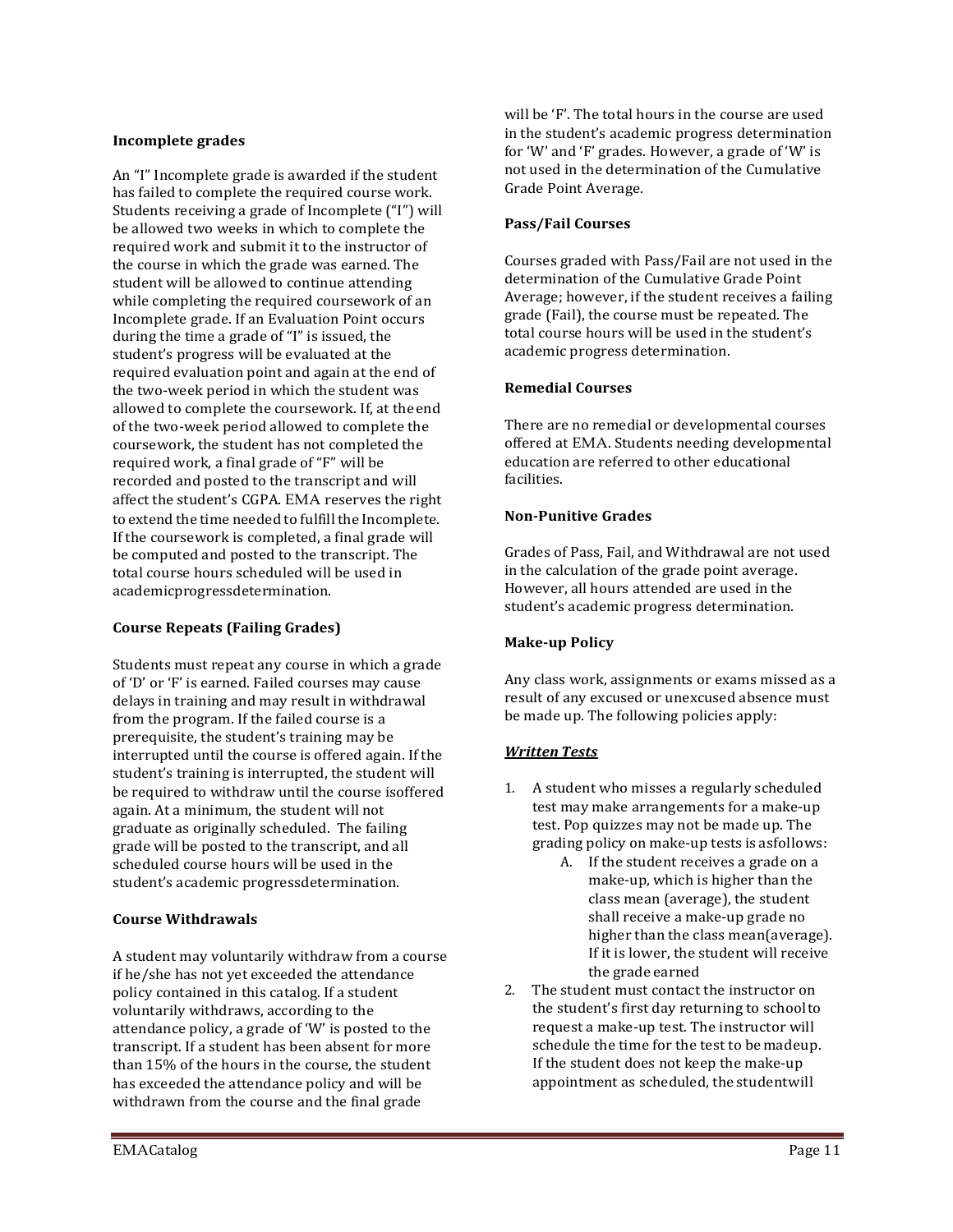receive a zero score and failing grade for the test.

- 3. A student who is aware, in advance, that an absence will occur on a scheduled test day, must notify the instructor and take the exam on the date assigned. In some cases, the date assigned may be prior to the scheduled test day.
- 4. Any student who does not take a test in accordance with the terms of this policy shall receive a score of zero (failing grade) on the test.

### *Clinical/Technique Objectives*

- 1. Achievement of clinical or technique objectives may be demonstrated by successfully performing, under supervision, those objectives missed in the clinical training, and must be documented by the instructor.
- 2. Students must make up missed clinical objectives in the clinical and/or skills labas outlined by the instructor.
- 3. Students will not be given credit for hoursof make-up time and/or work

## **Add/Drop Policy**

Students may drop from or be added to the program without academic penalty within thefirst two weeks following the beginning date of the module if the student has not attended the course. All schedule changes must be processed by the Student Affairs Coordinator.

## **Attendance Policy**

#### **Purpose**

- 1. To establish acceptable standards of attendance and punctuality forall students attending EMA.
- 2. To encourage students to pre-schedule absences in order to maintain adequate operations and minimize disruptionswithin the classroom.
- 3. To enable the student to meet required programobjectives.

#### **Policy**

- 1. All students are expected to adhere to the standards for attendance andtardiness.
- 2. Students are expected to attend theory, clinical and laboratory classes asscheduled.
- 3. Students should call the School at least30 minutes before class to report anabsence.
- 4. Tardiness is defined as any time a student is not at his/her seat and ready to study as scheduled. Students are expected to be ready to commence and end school on schedule. Accordingly, arriving late or leaving early in connection with starting, ending, meal and break times is tardiness. Incidents of tardiness, which exceed the School's standards, will result in disciplinaryaction.

### **A. Tardiness Policy:**

- 1. Students arriving late for a class or leaving early are considered tardy. Tardiness disrupts the learning environment and is discouraged. Continued excessive tardiness or absences in any class could lead to disciplinary action up to and including expulsion
- 2. Students may not enter or exit class except during break without express permissionfrom the instructor.
- 3. Students who arrive late for an exam may be admitted at the instructor's discretion, but the grade earned on the exam maybe marked down up to 10%.
- 4. Students who arrive more than 15 minutes late to a scheduled clinical or laboratoryassignment will not be admitted, and will be marked absent.

#### **B. Attendance Standard**

- 1. Each student is expected tomaintain a level of attendance, which is at or above 85% of all scheduled hours.
- 2. When a student is at 10% absence (unscheduled time off), a written warning will be issued. Continued absence above the 15 % level will result in progressive disciplinary action up to and including termination.
- 3. Students absent from theory or clinical classes are responsiblefor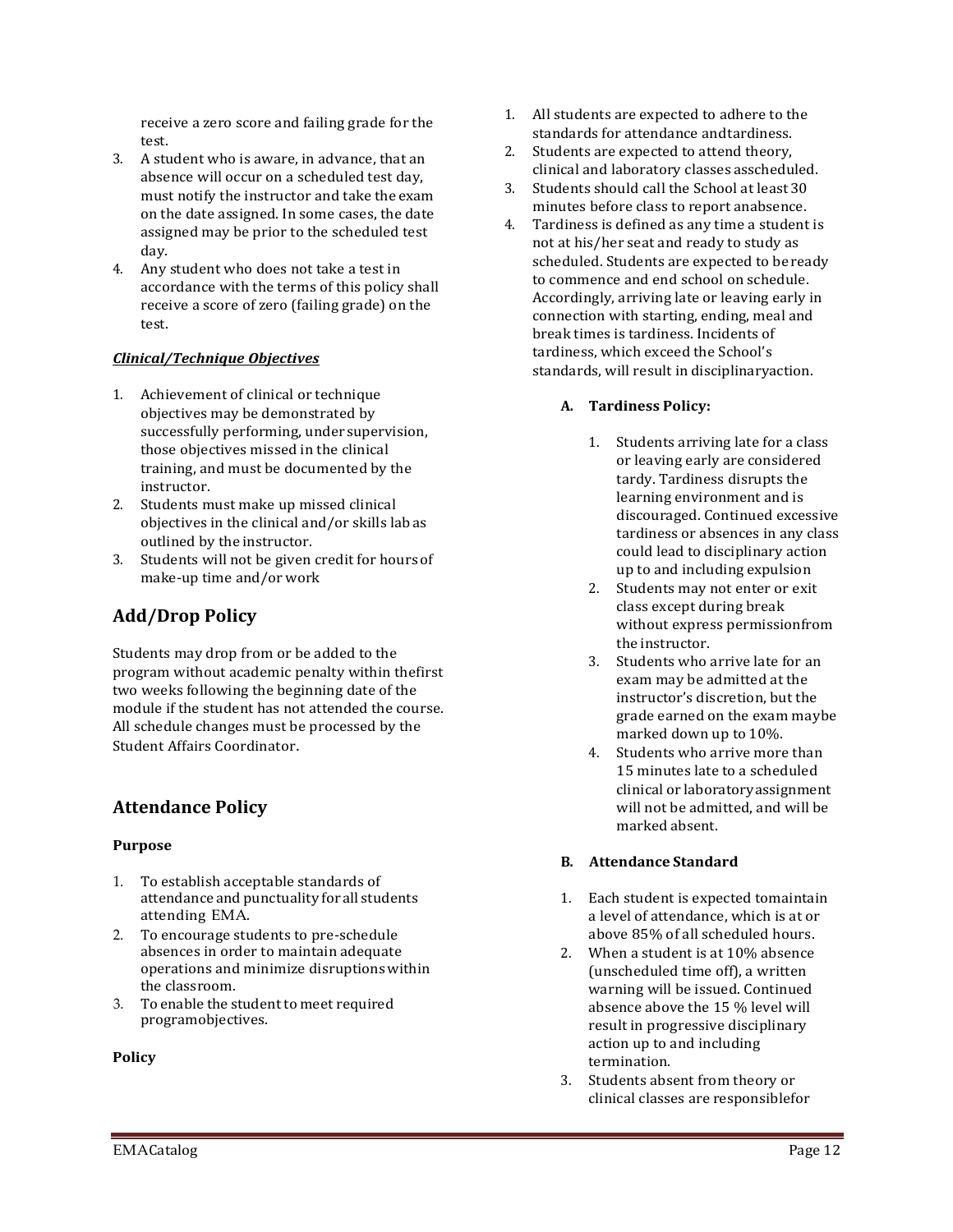obtaining missed materials and information, and for meeting the course objectives.

- 4. Student may schedule an appointment with an instructor to get missed lecture materials or handouts, and receive a remediation plan.
- 5. Homework must be completed and turned in on the first day thestudent returns to school. Credit may be given at the instructor's discretion with the approval from theDirector.
- 6. Excessive absences can result in the student being unable to satisfactorily demonstrate required achievementof the course objectives; if such a result occurs, the student will not be allowed to advance to a higher level in the program. The student may petition to retake the course according to policy, and on a space available basis.
- 7. The school may require medical clearance for any communicable disease, health condition and pregnancy.
- 8. Students who are absent for seven (7) consecutive days may be dropped from the program, at the Director's discretion.
- 9. **Clinical Internships: Students are required to complete 100% of their clinical hours**. If students miss any clinical time, arrangements for make-up time must be made with the clinical site supervisor. Students will not be considered to have completed their clinical internships until the site supervisor has certified all required attendance hours and documentation has been received.
- 10. Termination from the program will occur for any student withabsences in excess of 20% in each course the student is currently enrolled.
- 11. For students who are receiving Veterans benefits, the Department of Veterans Affairs will be notified whenever students are placed on attendance probation or are terminated for failure to meet attendance requirements. The Department of Veterans Affairs will also be notified if a student re-enters following such termination.

# **Leave of Absence (LOA)**

An approved Leave of Absence (LOA) is a temporary interruption in an active student's program of study. LOA refers to the limited time period during a program when a student is not in attendance. The following conditions may be considered:

- Medical (including pregnancy)
- Family Care (childcare issues, loss of family
- member or unexpected medical care offamily)
- Military Duty
- Jury Duty

A student may be granted a Leave of Absence (LOA) if LOA request is submitted in writing, which includes the reason for the request, prior to the leave of absence. If unforeseen circumstances prevent the student from providing a prior written request, the institution may grant the student's request if the institution documents its decision and collects the written request within 35 days of the student's last date of attendance. The total time requested off must not exceed 180 days (cumulative) in a consecutive 12-month period.

Failure to return from an approved leave of absence will result in termination and may have an impact on loan repayment, including exhaustion of some or all of the grace period. The Financial Aid Office will provide an explanation of the possible impact on loan repayment if an approval for an LOA is issued. Students receiving an LOA may not receive further

financial aid disbursements until returning to active status.

# **Withdrawal and Readmission**

## **Withdrawal**

A student has the right to withdraw from a course at any time. When a student withdraws from any program, the student must give written notification of withdrawal. The student is required to clear all obligations in order toreceive a withdrawal in good standing. Failure to comply with this policy means that EMA may not honor any request for transcripts, letters of recommendation, request for information, and/or readmission. Upon a student's withdrawal from the program, the School will perform appropriate refund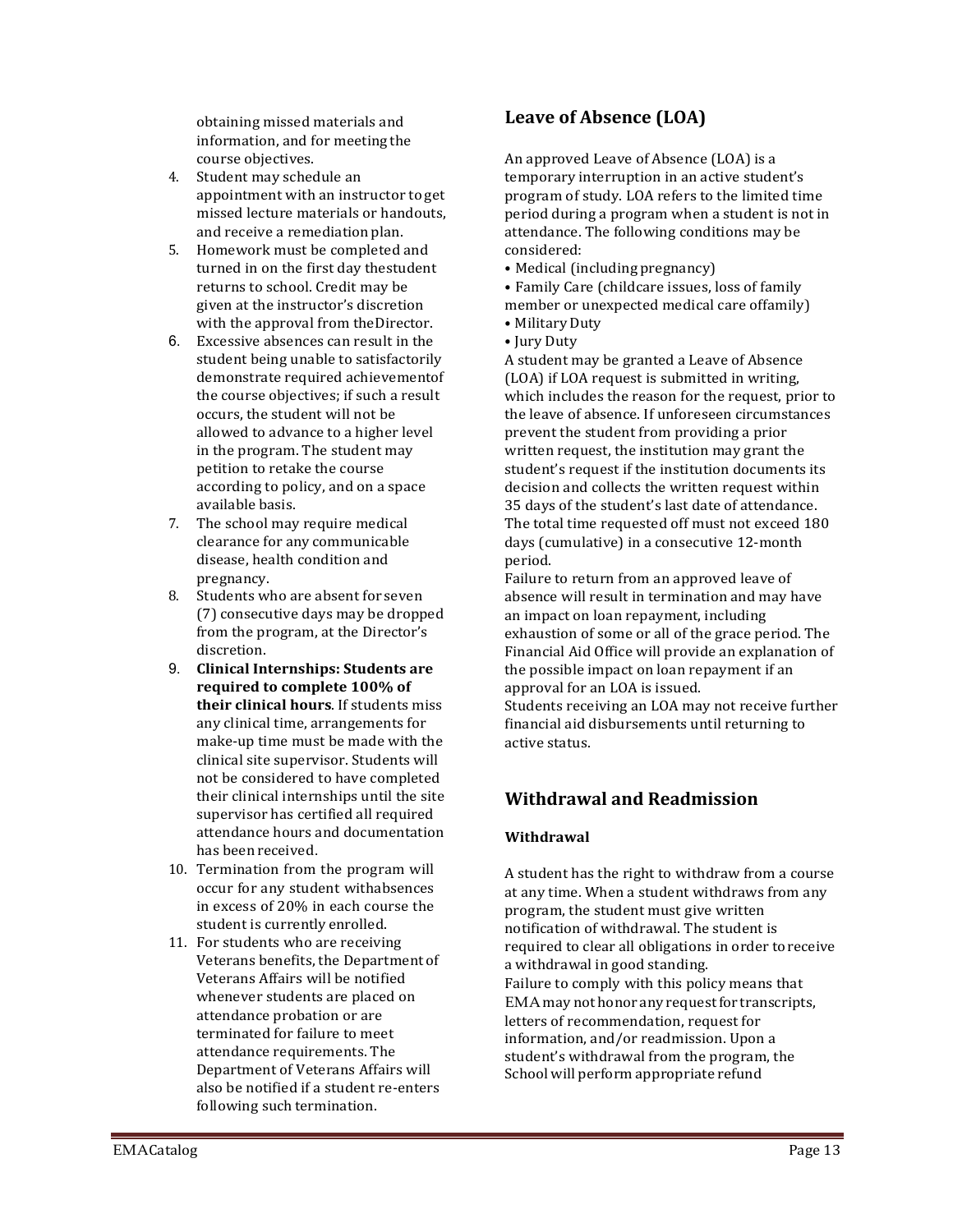calculations. However, if a student owes any tuition to the school, it is due immediately.

#### **Readmission**

A student who has withdrawn from a program, and is interested in returning, may apply for readmission. Readmission is dependent upon fulfillment of all conditions set forth at time of withdrawal. Applications are reviewed and the student is informed in writing of readmission eligibility. Readmission will be on a space available basis.

A student who has been terminated from a program for unsatisfactory academic progress and/or violation of the attendance or conduct policy may apply for re-admittance. A fee of \$100.00 will be charged for readmission. If readmitted, the student's satisfactory progress status will be the same as it was upon leaving the School. Therefore, if a student was on probation, he/she would continue on probation when readmitted.

## **Student Services**

### **Student Guidance**

EMA' staff and faculty members strive to maintain close communication with our students. As deemed appropriate, a staff or faculty member may refer the student to the Director. Student Guidance is considered one of theSchool's most important and valuable services. Vocational and personal guidance begins at the time a prospective student indicates an interest in attending EMA, and continues throughout and beyond the completion of the program. The goal of the School is to support and guide students,and assist them in reducing or eliminating barriers that may interfere with their studies and ultimately theirsuccess.

Should the student become aware of a drug or alcohol problem, or experience emotional or personal challenges affecting performance, the school will attempt to provide referrals to appropriate community services.

## **Orientation**

Prior to beginning classes at the Estelle Medical Academy, all new students attend anorientation program. Orientation facilitates a successful transition into EMA. New students are

required to attend regardless of their prior college experience. At orientation, students are acquainted with the campus, the administrative staff, the faculty and their peers. The director and the administrators explain the ways in which they assist students and clarify students' rights and responsibilities. Student Handbooks are distributed and explained at this session. Students are introduced to the educational system, services, policies and procedures.

### **Student Activities**

EMA plans for and encourages student participation in a variety of activities including the following:

- Community HealthFairs
- Social & CulturalEvents
- Job Fairs
- Activities relating to graduation

### **Job Placement and Career Services**

Estelle Medical Academy offers lifetime placement services to all eligible graduates. An eligible graduate is any student who has successfully completed all graduation requirements as stated in the "Graduation Requirements" section of this catalog. Many students desire self-employment, and establish an independent practice. The School's Placement Services Department will assist students in their job search. Placement services include assistance with resume writing, interviewing techniques, identifying job openings, and other job search activities. In addition, students are provided guidance in completing licensure applications.

It should be understood that placement services offered by the School do not represent a guarantee of employment. Graduates requesting placement services will be required to attend scheduled interviews, participate in workshops, develop a professional resume, and comply with the placement policies in order to receive services. The School cannot guarantee a job upon completion of the program. The School does not make any claims of salaries available in this field. Each student acknowledges that EMA, its agents and/or employees, make no representations or warranties that successfully completing our classes or programs will make the student eligible for employment or any municipal, county, state or other government license which may be required for employment.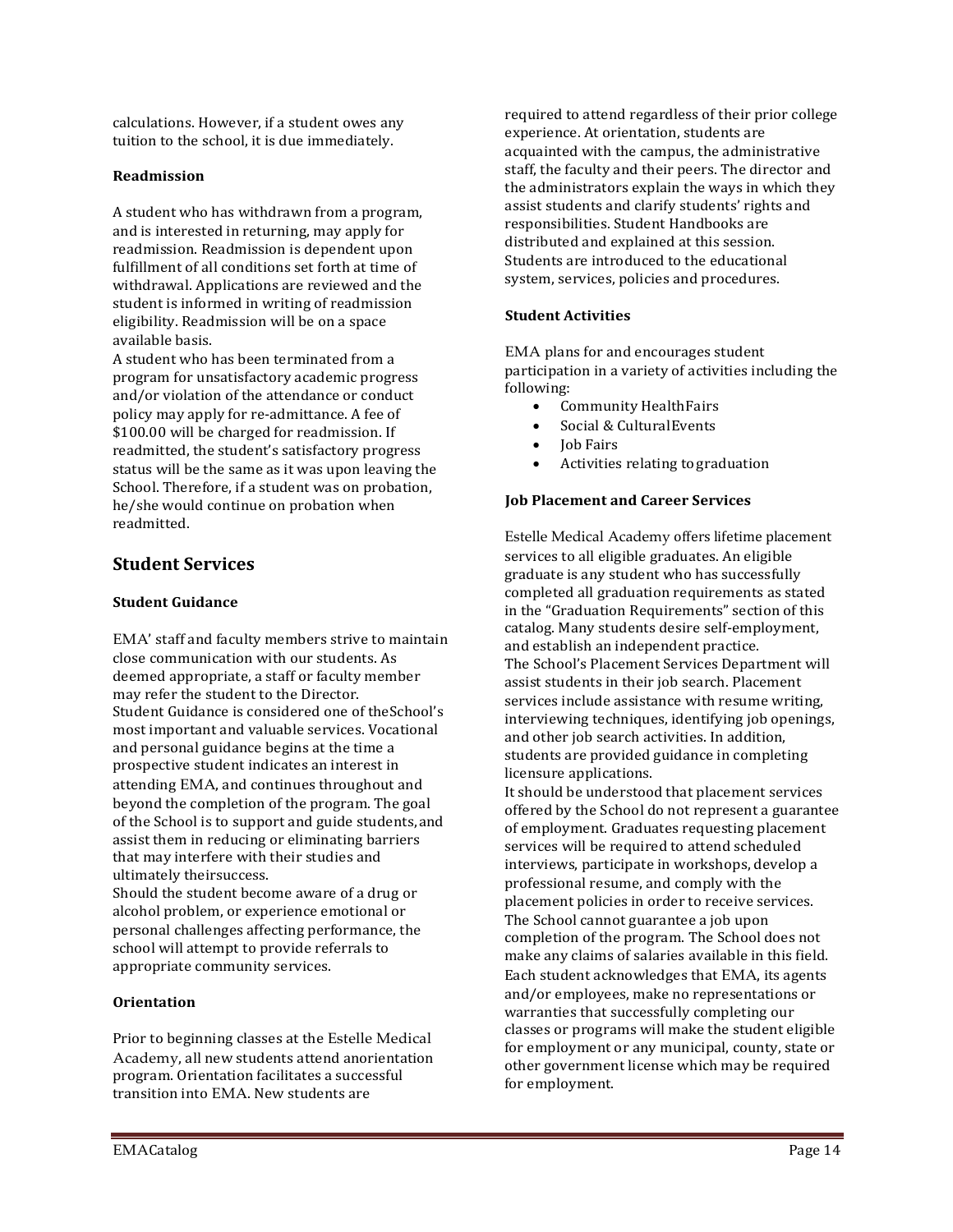Each student acknowledges that he or sheis aware that some municipalities, counties or states require that their own testing procedures and other requirements be completed to their satisfaction as a prerequisite to obtaining a license to be employed in a healthcare field in their jurisdiction.

# **Student Conduct**

The Conduct Guidelines are designed to protect the interests of EMA its students, on-site clinics, clients, faculty and staff. All students at EMA are expected to conduct themselves in a professional manner suitable to the employment fields they intend to enter. Students must act in a manner that is non-disruptive and is conducive to their learning and the learning of others.

EMA reserves the right to suspend or dismiss any student whose conduct, in the opinion of the Administration, is disruptive or in any way interferes with the learning process of other students. The School further reserves the right to terminate the enrollment of any student not abiding by the policies and regulations in this Catalog or as set forth in writing by the School. Since there are a wide variety of unpredictable and individual situations, the following is a list of examples of unacceptable conduct. This list is not meant to be all-inclusive:

- Insubordination.
- Willful abuse of the clinical site's building, equipment or other property.
- Smoking in unauthorizedareas.
- Excessive absenteeism or tardiness.
- Absence without proper notification or adequate explanation.
- Leaving assignedworkwithout permission.
- Violation of the clinical site's safety rules.
- Engaging inhorseplay.
- Failure to report an accident involving a client, visitor, student or self.
- Theft, regardless of value.
- Dishonesty indealingwith EMA or clinical site.
- Reporting to the Schoolunderthe influence ofalcohol.
- Possessing or using alcohol while at the School or clinicalsite.
- Use,sale, solicitation,unauthorized possession of, or being under the

influence of illegal drugs, including narcotics and/or controlled substances, on EMA'*,* clinical site property, or anywhere on the School campus.

- Falsification of information on the Application for Admission or other records.
- Discourteous treatment or abusiveness toward fellowstudents, associates, clients, staff, visitors or guests of clinical site.
- Physical violence or threats toward any students, client, visitor or guest of the clinical site.
- Unauthorized possession of firearms, explosives, knives or other lethalweapons onEMA' or clinical site property.
- Indecent conduct on School or clinical site'spremises.
- Convictionof any crime which renders a studentunsuitable for employment.
- Gambling on School, clinical site property.
- Violation of the no-solicitation rule.
- Failure to conform to dressand appearance standards.
- Failure to notify the School when absent from either clinical or theory.
- Removal of School, clinical site's equipment for personaluse without approval.
- Violationofthe EMA' sexual harassment policy. Sexual advances, repeated innuendoes, or sexual activity on school premises or any health care setting regardless oflocation.
- Refusal to cooperate in an investigation of suspected wrongdoing when cooperation is requested and the request is a reasonable one.
- Misusing the availability of, or the access to, confidentialinformation.
- Cheating on any given examination.
- Disruptive, boisterous, vulgar orobscene behavior, or any behavior inconsistent with the Code of Ethics set forth by the healthcare professional organizations or professional conduct standards ofIllinois State Law.
- ViolationofEMA' safety regulations.
- Violation of draping standards or violation of appropriate touch as taught in class.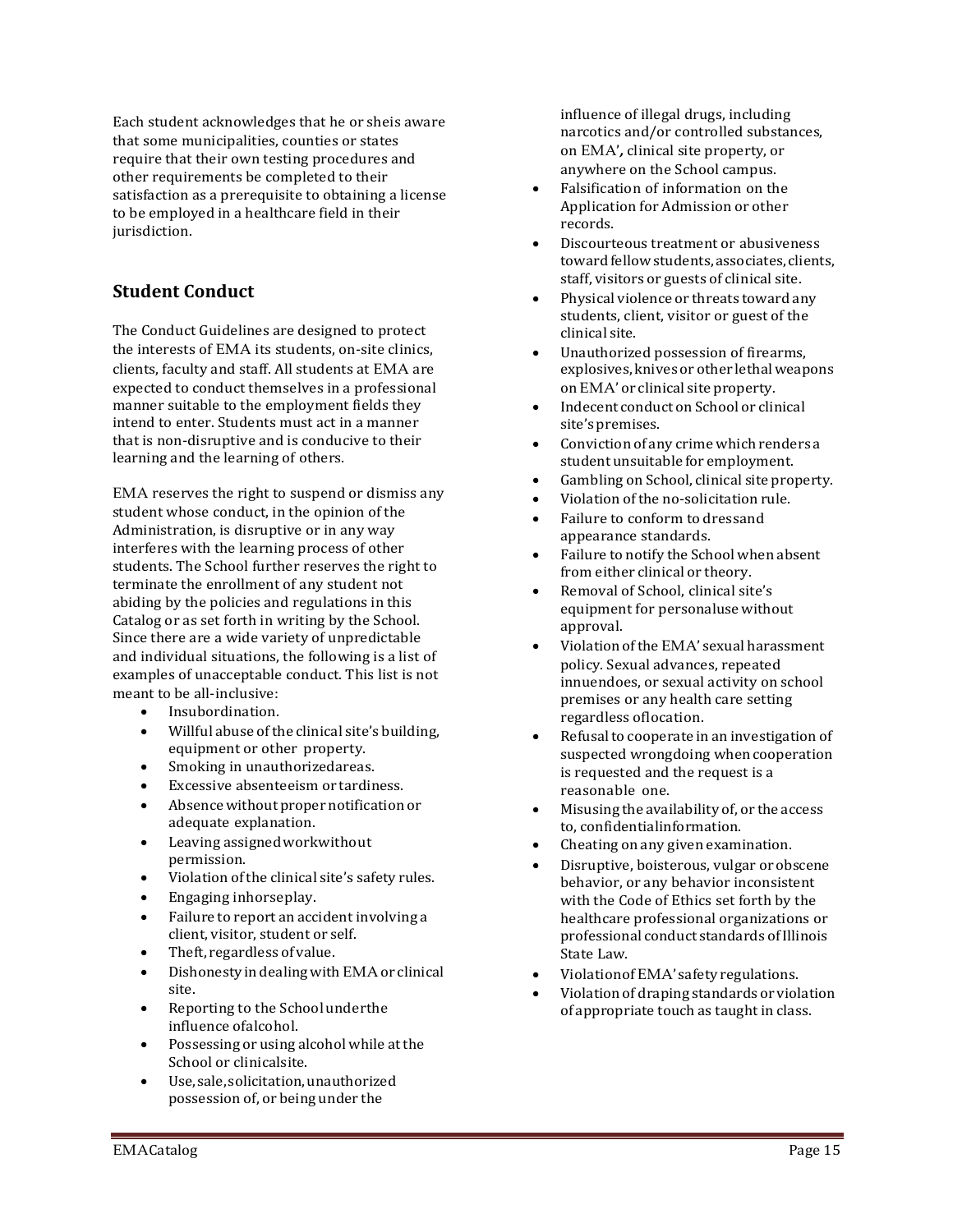The following are some examples of actions which constitute cause for immediate termination:

- Endangering life, safety or health of others.
- Deliberate damage to client, other students, associate, school or clinical site's materials and/orproperty.
- Conduct unbecoming a student of the clinical site,i.e., discourteous treatment of a client or fellow student, sexual harassment.
- Falsifying,altering, removing,destroying or the unauthorized disclosure of confidential records or information pertaining to a client or clinical site.
- Falsifying personal or clinical site records, including School application and physical or examinationquestionnaire.
- UnauthorizedpossessionofEMA' property.
- Failuretomaintainsatisfactory academic progress as outlined in the Standards of SatisfactoryAcademicProgress.
- Unauthorized possession, use, or being under the influence of liquor, narcotics, hypnotics,hallucinogens or other chemical agents while on the premises of EMA or clinical site.
- Unauthorized possession of any firearms or weapons (pistol, revolver, rifle, shotgun, ammunition, explosives, incendiary devices, knife, etc.) on School or clinical site, including the parking areas.
- Convictionof a criminal offense committed on Schoolproperty.
- Willful or repeated violation of School or clinical site's policies and procedures.
- Willful disregard ofthe School's or clinical site's welfare; interference with operations or relationships with patients orassociates.
- Unauthorized disposition of Schoolor clinical site's assets or equipment.
- Failure to comply with theAttendance Policy.
- Sexual Harassment.
- Fighting or use of foul language.
- Violation of any conditions as set forth in theEnrollmentAgreement.
- Failure to meet all financial obligations.

#### **Disciplinary Action and Termination**

It is the policy of *EMA* to engage all of its representatives in the process of monitoring student conduct. This combined effort is designed to provide continuous, consistent and supportive services that are intended to inform and guide the student in all aspects of their educational experience.

Through well-established professional standards of conduct for its representatives, *EMA* holds equally high expectations of its students. Procedures regarding Disciplinary Action and Termination are uniformly administered based on the degree of seriousness and nature of the misconduct.

In all cases, the Director will participate in the review and decision making process of all incidents of unacceptable conduct, and will take the appropriate action.

Students who engage in misconduct are subject to a verbal warning with a memo placed in their academic file. The student may be placed on disciplinary probation for the second offense which will require the student to be monitored for the remainder of his/her academic career at the school. The Director reserves the right to terminate the student immediately if the offense is severe. Based on the severity of the misconduct, the student may not receive a written warning. If, after receiving a third written warning, student's behavior is not corrected (misconduct is repeated), the student will be terminated.

*Important: Multiple infractions (misconduct) of differing School or Clinical site policies may also constitute grounds for termination. In such instances, the student may be terminated immediately or will be advised of his/her immediate suspension pending investigation.*

## **Grievance Procedures**

It is the policy of *EMA* to have a procedure and operational plan for handling student complaints, including decisions regarding suspension and termination.

A Student Complaint Procedure is available to any student who has not had a complaint resolved. The purpose of this procedure is to provide a prompt and equitable process of resolving student complaints.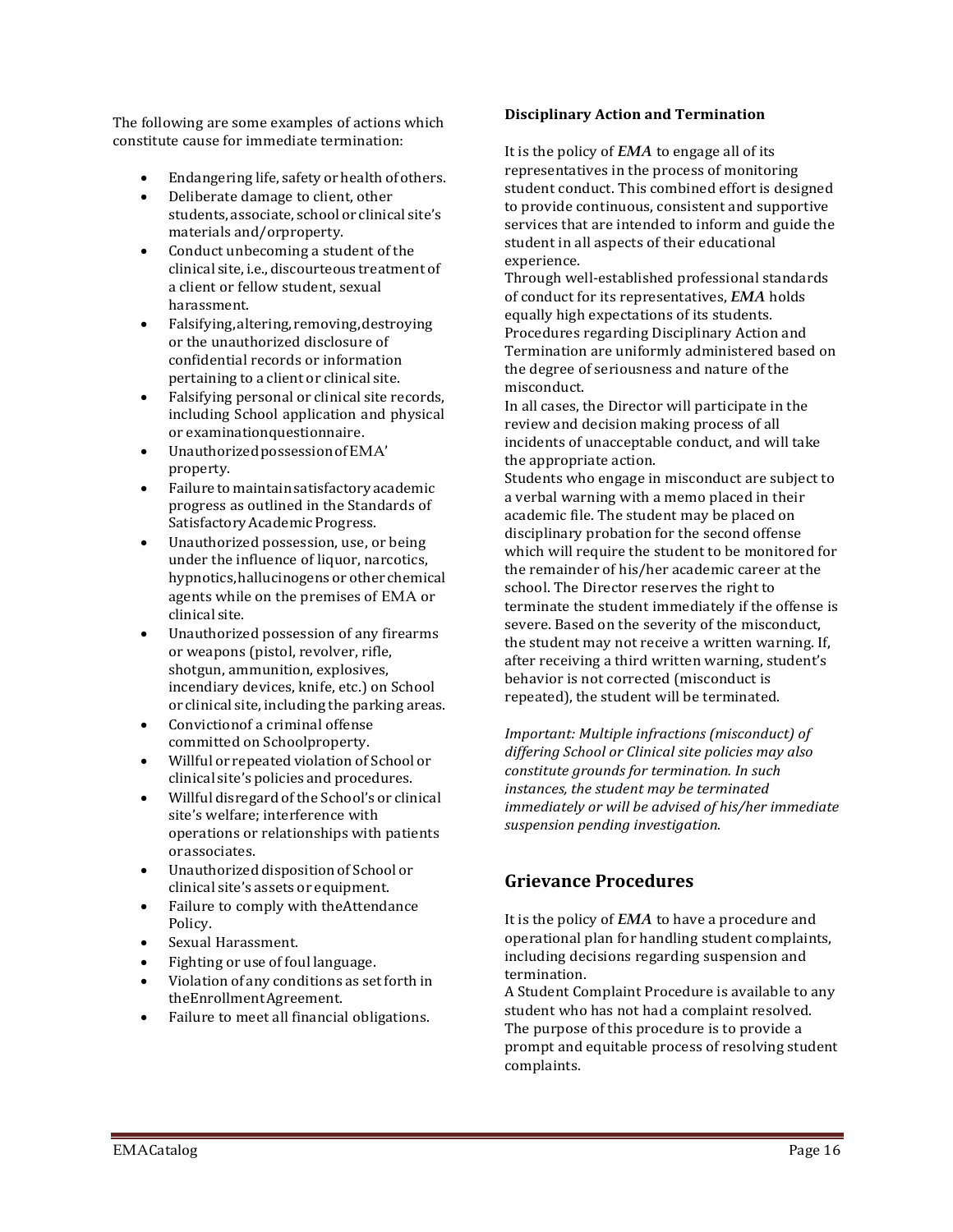#### **Informal Complaint Process**

- **1.** Students with grievances should first meet with the Instructor. If the complaint is not related to the educationalprogram, the Instructor will advise the student to contact the appropriate School representative.
- **2.** After meeting with the Instructor, if the student believes that the concern has not been appropriately resolved, the student should then contact the School Director. If the School Director is the Instructor for the course, the student can contact the School Owner.

#### **Formal Complaint Process**

If, after following the above policy, the student still has concerns, he/she is directed to continue the Grievance Procedure:

- **1.** Prepare a written statement of complaint, that is signed, dated, and includes a clear and concise statement of the facts including pertinent dates.
- **2.** Submit the written statement of complaint to the Director within10 working days of the incident.
- **3.** The student may be required tomeetwith School representatives to discuss the grievance.

The student may appeal a grievance decision, made by the School if he/she believes it is unsatisfactory.

- **1.** The student must request an appeal in writing, and submit it to the Director.
- **2.** The Director may consult with theSchool Representatives and the student, and a decision will be made within 30days.
- **3.** The Director will inform the studentof the appeal decision within 30 days of receipt of appeal. Notice will be in writing.

If the dispute is not solved by the Director, the student has the right to file a complaint with the Illinois Board of Higher Education.

#### **Illinois Board of Higher Education**

1 N. Old State Capitol Plaza, Suite 333 Springfield, Illinois 62701-1377 (217) 782-2551

## **Buyer's Right to Cancel**

The student has the right to cancel the initial enrollment agreement until midnight of the fifth business day after the student has been accepted into the program (i.e., the date the school has cosigned the enrollment agreement). The "Buyer's Right to Cancel" information is stated in the enrollment agreement.

**To cancel the contract (Enrollment Agreement)with** *EMA***, mailor deliver a signed and dated written notice, to Estelle Medical Academy, 4905 Old Orchard Center, Suite 710, Skokie, IL 60077, or call the Director at (847) 673-7595.**

If *Buyer's Right to Cancel* is not given to the applicant at the time the enrollment agreement is signed, then the student has the right to cancel the agreement at any time and receive a refund of all monies paid to date within ten days of cancellation.

A Cancellation will become effective on the date the **written notice** is postmarked, or, if hand delivered, on the date of receipt by the School. A student has an option of notifying the School by telephone of his/her intention to withdraw from the school. A refund of all tuition, fees, and costs will be made if:<br>a. Student is r

- a. Student is not accepted by the School;<br>b. Student is enrolled in a course which is
- Student is enrolled in a course which is cancelled or discontinued;
- c. Student does not receive a copy of the enrollment agreement;
- d. Student cancels within five calendar days after acceptance of the EnrollmentAgreement prior to the first day of class.

## **Cancellation Policy**

Any applicant who is not accepted by the School shall be entitled to a refund of the entire \$ 100.00 Registration Fee.

Uponregisteringatthe Estelle Medical Academy, the student and the School enter a contractual arrangement, which is known as the *Enrollment Agreement.* The Enrollment Agreement incorporates the assurances and conditions listed throughout this catalog, as well as the following **REFUNDPOLICY:**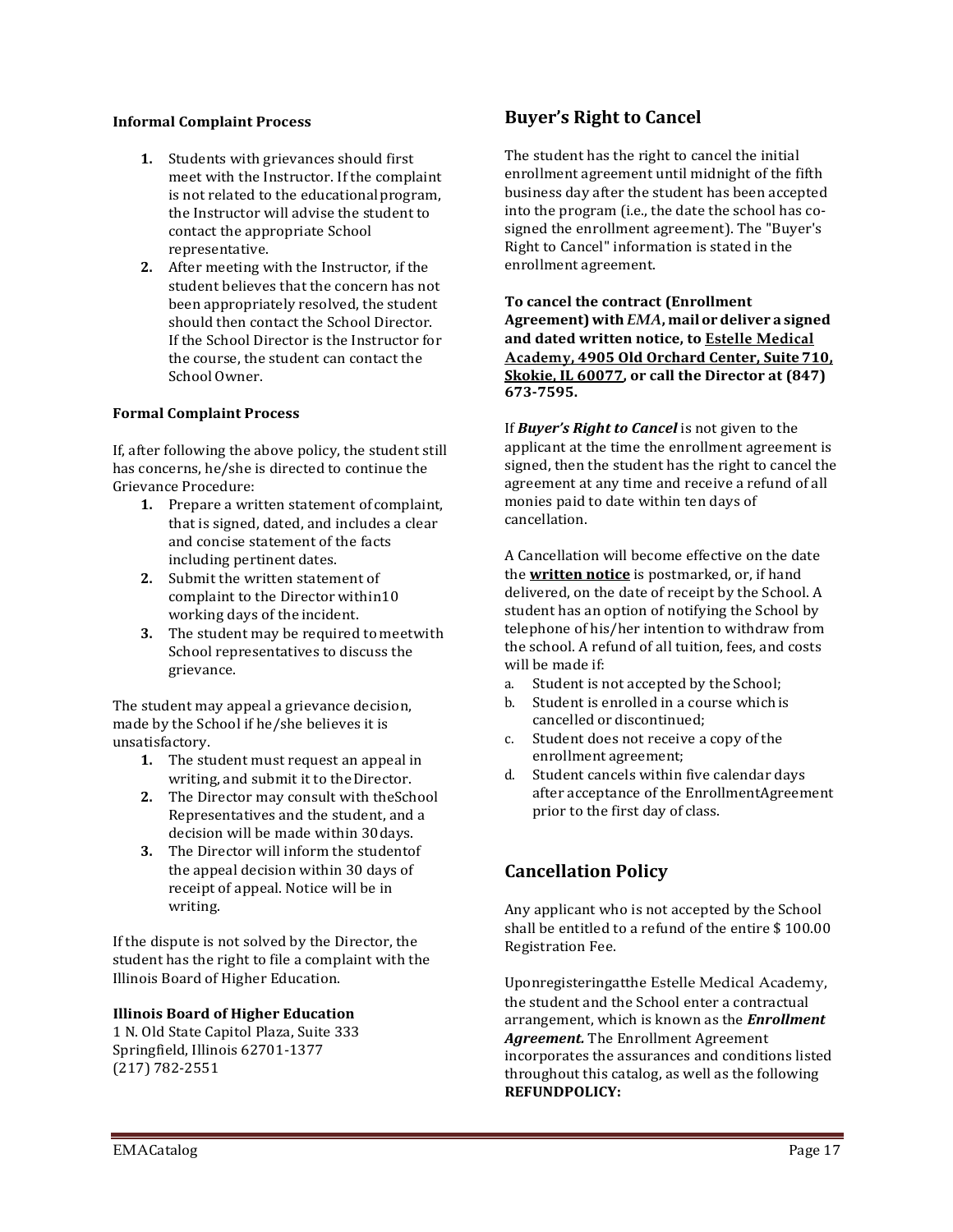- 1. A student may cancel the Enrollment Agreement before instruction has begun by notifying the school via writtennoticewithin five calendar days after the signing of the Agreement. By doing so, all tuition fees paid will be refunded.
- 2. If a student cancels the EnrollmentAgreement after five calendar days of signing the Enrollment Agreement but prior to entering into instruction, the School will retaina \$ 100.00 administrative fee or 10% of the contract price, whichever is less.

All refunded monies will be returned within 30 days following EMA*'* receipt of the student's cancellation notice. But, if EMA gave the student any equipment, the student must return the equipment within 30 days of the date the School received the student's written notice of cancellation. If the student does not return the equipment within this 30-day period, EMA may keep an amount of what was paid that equals the cost of the equipment. The total amount charged for each item of equipment shall not exceed the equipment's fair market value. The School shall have the burden of proof to establish the equipment's fair market value.

# **School's Right to Cancel**

The School has the right to cancel/terminate the Enrollment Agreement upon grounds of misrepresentation, prior convictions, failure to perform according to the School's Satisfactory Academic Policies and Standards, and/or violations of student policies as specifically detailed in this Catalog. The cancellation procedures initiated by the student for refunds are also applicable to the refund procedures initiated by the cancellation/termination by the School.

# **Withdrawal or Termination Refund Policy**

After the end of the cancellation period, the student has the right to stop school at any time, and has the right to receive a refund based on the Refund Policy. EMA shall calculate a refund by the following method to be paid within 30 days of cancellation, withdrawal or termination. Your refund rights are discussed below:

**For the purposes of computing refunds, the student's scheduled hours of attendance up to the last day of actual attendance is used to determine the percentage of the program completed.**

## **The refund will be calculated as follows:**

This policy addresses the calculation of a student's refund and the amount of money owed to the School should a student not complete his/her program of study.

- 1. EMA will, when a student gives written notice of cancellation, provide a refund in the amount of at least thefollowing:
	- a. When notice of cancellation is given before midnight of the fifth business day after the date of enrollment but prior to the first day of class, all application registration fees, tuition, and any other charges shall be refunded to thestudent;
	- b. When notice of cancellation is given after midnight of the fifth business day following acceptance but prior to the close of business on the student's first day of class attendance, the school may retain no more than the application registration fee which may not exceed \$100 or 5% of the cost of tuition, whichever is less;
	- c. When notice of cancellation is given after the student's completion of the first day of class attendance, but prior to the student's completion of 5% of the course of instruction, the school may retain the application registration fee, an amount not to exceed 10% of the tuition and other instructional charges or \$300, whichever is less, and, subject to the limitations of paragraph 12 below,the cost of any books or materials which have been provided by the school.
	- d. When notice of withdrawal is given after 5% of the program is completed but within the first four weeks of classes, EMA shall refund 80% of the tuition.
	- e. When notice of withdrawal is given after the end of the fourth week before completion of 25% of the course, EMA shall refund 55% ofthe tuition.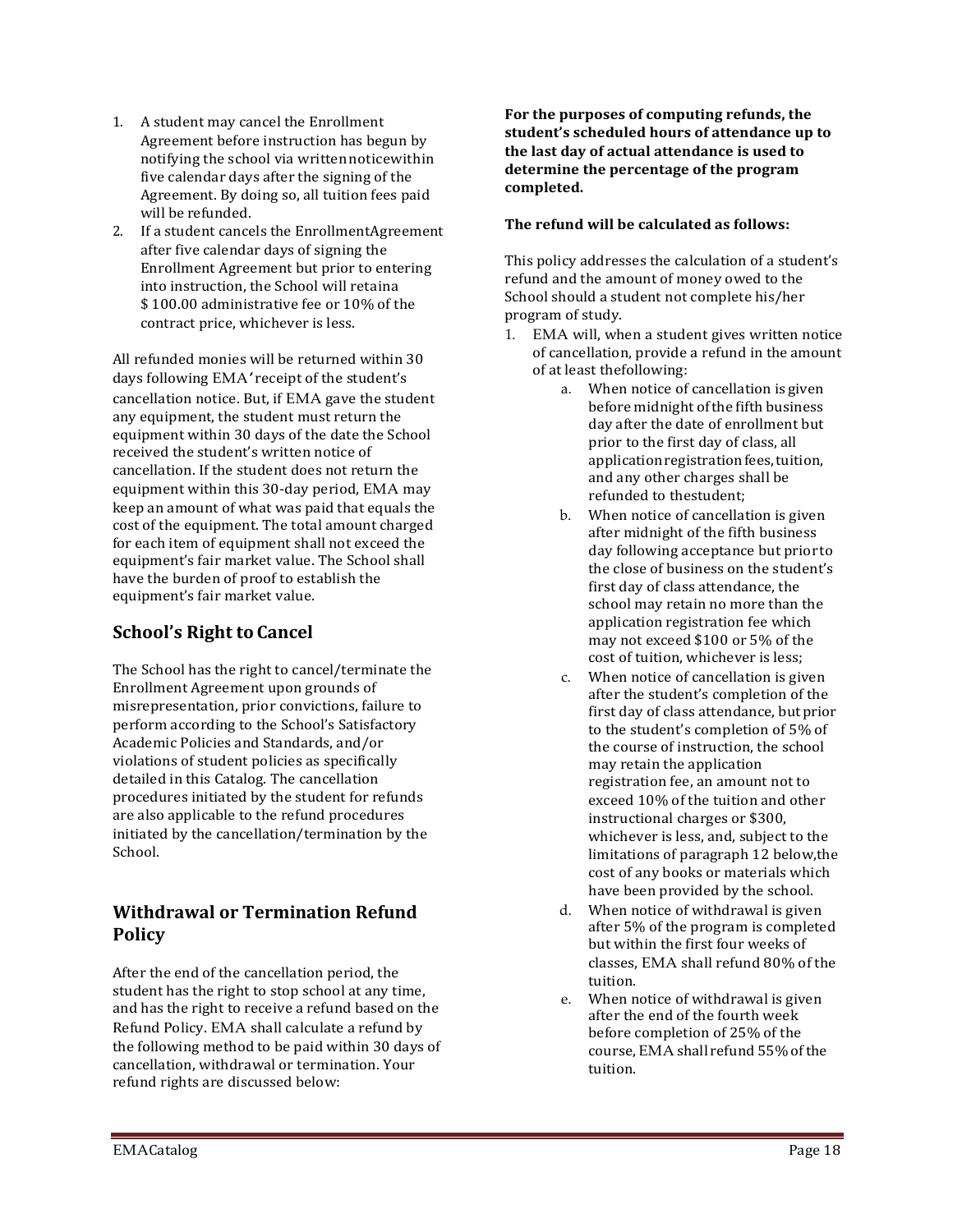- f. When notice of withdrawal is given after 25% ofthe program has passed but before 50% of the program is completed,EMAshall refund30%of the tuition.
- g. When notice of withdrawal is given after 50% of the program is completed, EMA shall retain full tuition and no refund shall be provided.
- 2. A student, who on personal initiative and without solicitation enrolls, starts, and completes a course of instruction before midnight of the fifth business day after the Enrollment Agreement is signed, is notsubject to the cancellation provisions of thisSection.
- 3. Applicants not accepted by the School shall receive a refund of all tuition and fees paid within 30 calendar days after the determination of non-acceptance ismade.
- 4. Application registration is chargeableatinitial enrollment and does not exceed \$100 or 5% of the cost of tuition, whichever isless.
- 5. Deposits or down payments shall becomepart of the tuition.
- 6. The school shall mail a written acknowledgement of a student's cancellation or written withdrawal to the student within 15 calendar days of the postmark date of notification. Such writtenacknowledgementis not necessary if a refund has been mailed to the student within the 15 calendardays.
- 7. Under the law you have the right, among others, to pay the full amount due and to obtain under certain conditions a partial refund of the finance charge.
- 8. All student refunds shall be made by the school within 30 calendar days from thedate of receipt of the student'scancellation.
- 9. A student may give notice of cancellation to the school in writing. The unexplained absence of a student from a school for more than 15 school days shall constitute constructive notice of cancellation to the school. For purposes of cancellation thedate shall be the last day ofattendance.
- 10. The School may make refunds which exceed those prescribed in this Section. If the School has a refund policy that returns more money to a student than those policies prescribedin this Section, that refund policy must be filed with the Superintendent.
- 11. A school shall refund all monies paid to itin any of the following circumstances:

a. the school did not provide theprospective student with a copy of the student's valid enrollment agreement and a current catalog or bulletin;

- b. the School cancels or discontinues the course of instruction in which the studenthas enrolled;
- c. The School fails to conduct classes on days or times scheduled, detrimentally affecting the student.

12. The School must refund any book and materials fees when: (a) the book and materials are returned to the school unmarked; and the student has provided the school with a noticeof cancellation.

## **Calculation of Refund Amount**

- *1.* Divide the cost of tuition for the Program,by the hours in the program, to determine the hourly charge for the tuition.
- *2.* Determine the total hours of scheduled attendance, up to the last actualday attended, and determine the percentage (%) period based on the above chart.
- *3.* Multiply the percentage (as determined in step # 2 above), by the total cost of tuitionto determine the amount of tuition owed bythe student.
- *4.* Add to this the cost of supplies received,lab fee, plus the Registration Fee of \$100.00.
- *5.* Subtract this figure from the total paid by the student or on the student'sbehalf.

The result is the refund amount.

### **In accordance with Illinois Compiled Statute 425.15.1a, no refunds will be made after the student completes more than 50% of the instructional program.**

All refunds will be issued or paid to the student within 30 calendar days of the date after receipt of the cancellation notice or the date of termination.

 $\triangleright$  The student should notify the School in writing immediately following discontinuation of the program. If the student exceeds the attendance policy, before the School receives the Notice of Withdrawal, the student will receive a grade of 'F' in coursesin which he/she is currently enrolled.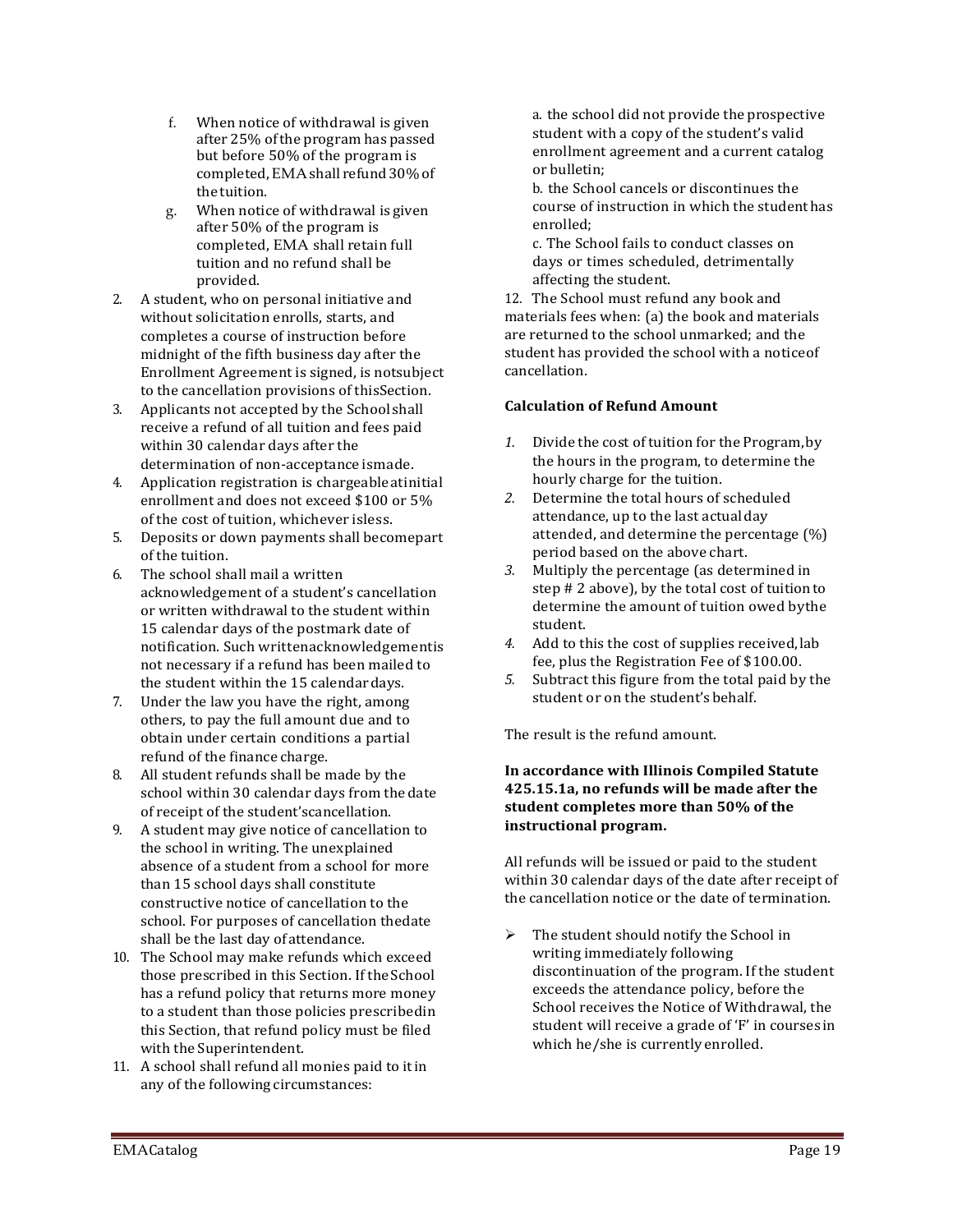- $\triangleright$  If the student fails to notify the School of the intent to withdraw, the 15th day following discontinuation of the program will be considered the withdrawal date.
- $\triangleright$  If the school fails to fulfill its obligation to complete any program of instruction after the training of student has begun, the student is entitled to a refund of all tuition andfeespaid.

*Note: Fees for books and supplies, which were received by the student, and liability insurance will be charged as incurred and will not be refunded.*

## **Health, Safety & Controlled Substance Policies**

TheEstelleMedicalAcademymakeseveryeffortto provide a secure and safe learning environment. Classrooms, labs and clinical sites comply with all requirements of federal, state and local safety codes, and Fire Marshall and OSHA regulations. A Safety Program is in effect at EMA. Please seek the assistance from a faculty member or the Administration if you wish to report a hazard or accident. All students and others are directed to immediately notify a school employee of any crimes that are witnessed, or that the student has been made aware of. Statistics regarding crimes on campus may be obtained through the Director.

Students must take responsibility for their own security and safety. Consideration of the security and safety of others is also expected. The School is not responsible for personal belongings, which are lost, stolen or damaged on campus or during an off-campusactivity.

Students must notify a School employee of an injury or illness either experienced or witnessed. In addition, students are to advise a faculty member or other School employee, if they have seen or are aware of any comprises in security matters.

In case of an emergency, students are directed to immediately notify a School employee. Employees have been instructed in how to obtain the services of the appropriate professional help in the most expedient manner.

#### **Controlled Substance Abuse and Awareness Policy**

As a matter of policy, Estelle Medical Academy prohibits the unlawful manufacture, possession, use, sale, dispensation, or distribution of controlled substances and the possession or use of alcohol by students and employees on its property and at any school activity. Any violation of these policies will result in appropriate disciplinary action up to and including expulsion in the case of students and termination in the case of employees, even for a first offense. Violations of the law will also be referred to the appropriate law enforcement authorities. Students or employees may also be referred to abuse help centers. If such a referral is made, continued enrollment or employment will be subject to successful completion of any prescribed counseling or treatment program.

EMA supports the "Drug-Free Schools and Communities Act" of the U.S. Congress. On request, the School will provide students with information on the facts of substance abuse. Information may include facts about drug awareness programs, penalties for violations, and references to local resources. Information on the School's drug-free awareness program and drug and alcohol abuse prevention program isavailable through the admissions office during regular business hours.

## **Sexual Harassment Policy**

It is intent of EMA to provide an environment that is free from sexual harassment and from the fear that it may occur. Sexual harassment in this organization will not be allowed and is against state and federal law. Sexual harassment refers to, among other things, sexual conduct that is unwelcome, offensive, or undesirable to the recipient, including unwanted sexual advances.

Should a student feel that he/she has been sexually harassed; the student should immediately inform the Director or Students Affairs Coordinator. Any complaint of sexual harassment will be taken seriously, promptly and fairly investigated, and appropriate action taken if warranted. Corrective action may involve probationand/or termination,depending uponthe seriousness of theoffense.

#### **Crime Awareness and Campus Security**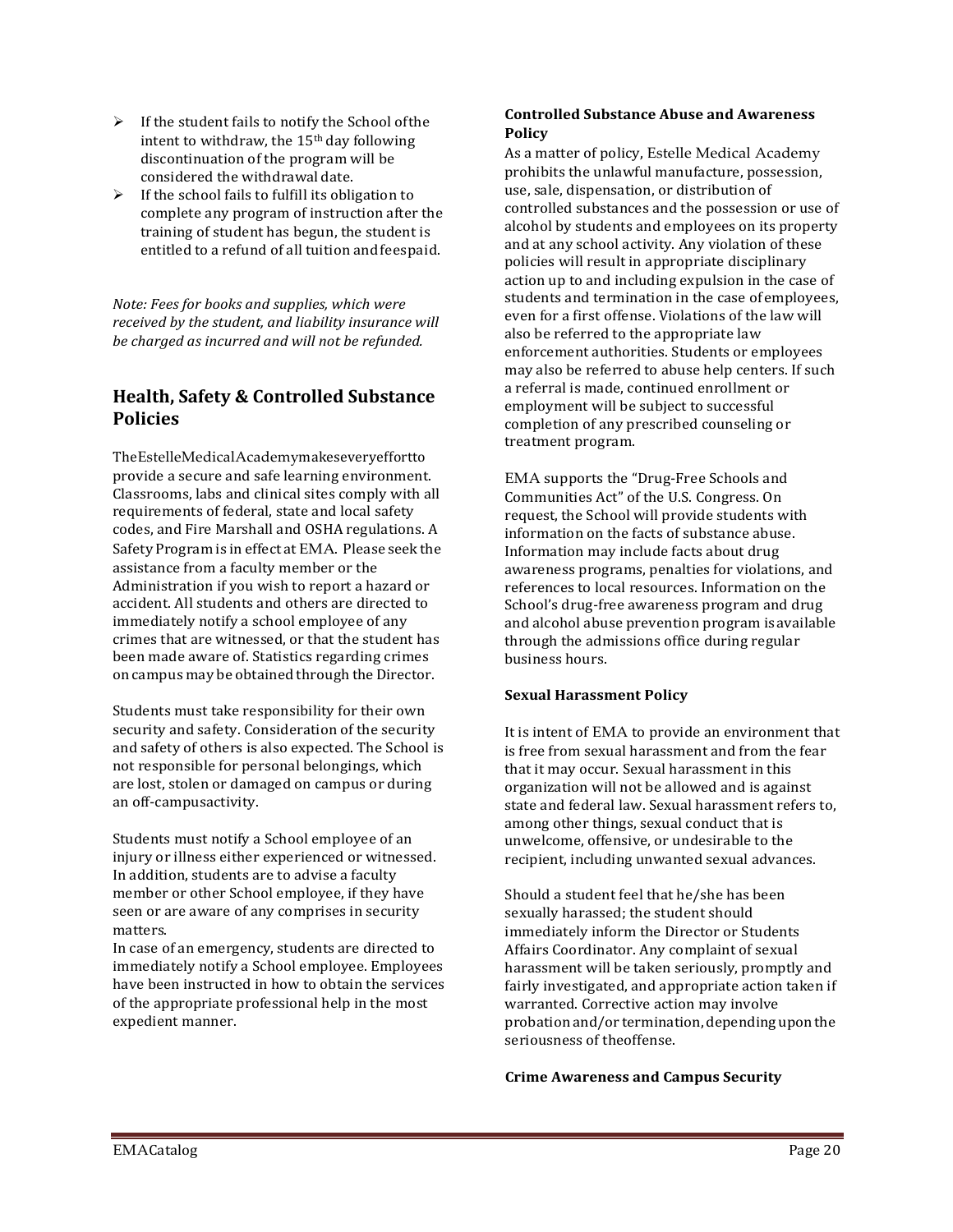The School distributes to all current and prospective students and employees, upon request, the School policies and procedures for maintaining campus security. This information provides the student with details of measures for preventing crime, instructions for reporting crimes or suspected crimes, and a record ofcrimes that have occurred on campus.

Prior to enrolling, prospective students may contact the School's admissions office to request a copy of the Campus Safety Plan, which includes crime statistics.

## **Infectious Conditions Policy**

The School strongly advises anyone with an infectious condition to consult with the School Director and/or with a physician for the purpose of clarifying the personal risk(s) and special precautions to assess the risk to the school community.

## **Other Information**

### **Class Size**

The size of classes at EMA will be a maximum of 20 students per clinical/technique class, and 30 for a theory/lecture class. Generally, one instructor will be assigned to each class.

#### **School Closure Statement**

In the case of inclement weather, EMA may close if government offices or city colleges are closed. This information is broadcast on major radio stations such as AM 720 and 780 or can be found at<br>www.emergencyclosings.com. The school [www.emergencyclosings.com.](http://www.emergencyclosings.com/) personnel may also choose to open late or close the school early in this situation. If there is any doubt, students may call the school. Please note that cancellation of day classes does not automatically extend to the evening program.

#### **Catalog Statement**

This catalog is not a contract. The contractual agreement made at EMA with students is in the form of an Enrollment Contract. This catalog is published once a year, with frequently updated supplements.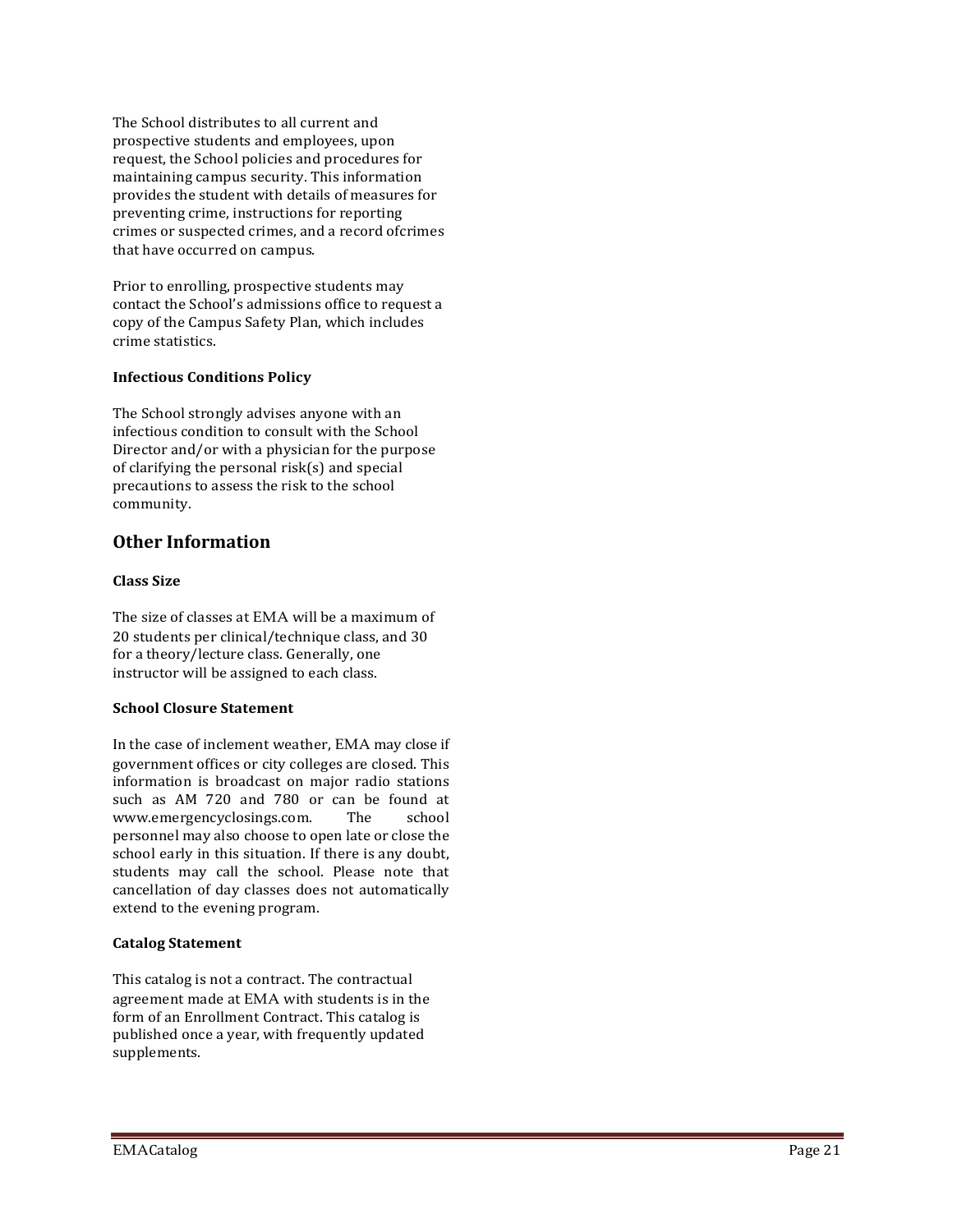## **Academic Programs**

## **MEDICAL ASSISTING**

#### **Program Description:**

The Medical Assistant is an integral part of the medical team; thus the job demands the samehigh caliber of ethics, attitude, confidentiality and performance that the public has come to expect of the medical profession. Opportunities are many and varied, depending upon such factors as personal ability, experience andeducation. Medical assistants work directly with doctors, nurses, and patients in many health care settings, including medical offices, clinics, labs, x-ray facilities, hospitals, and insurance companies.

#### **Program Objectives:**

#### *Upon completion of the Medical Assisting Program students will demonstrate the knowledge of:* • Basic human anatomy and physiology and

disease processes along with medical terminology.

• Administrative office skills that includesmedical charting and filing, basic word processing and computer information and other routine medical office procedures.

• Good interpersonal and customer service skills that consist of oral and written communication, including telephonecommunication.

• Skills in taking patient vital signs, assistingwith examinations, sterilizing instruments and equipment, administering medications, performing hematology procedures andEKGs. • Basic knowledge of first aid procedures. Upon completion of the program, the student should be prepared to work in entry-level positions in a physician's office, clinic orother medical setting.

| Course No.     | <b>Course Title</b>                         | <b>Hours</b> |
|----------------|---------------------------------------------|--------------|
| MA 101         | <b>Introduction to Medical Assisting</b>    | 10           |
| CSH 101        | Customer Service in Healthcare              | 10           |
| <b>MLE 101</b> | <b>Medical Law and Ethics</b>               | 10           |
| MT 101         | <b>Medical Terminology</b>                  | 10           |
| AP 101         | Human Anatomy and Physiology I              | 20           |
| AP 102         | Human Anatomy and Physiology II             | 20           |
| PAT 101        | Pathology I                                 | 20           |
| PAT 102        | Pathology II                                | 20           |
| <b>PHA 101</b> | <b>Basic Pharmacology</b>                   | 20           |
| IJC 101        | Injections                                  | 36           |
| PHH 101        | Phlebotomy and Hematology I                 | 40           |
| PHH 111        | Phlebotomy Lab                              | 80           |
| PHH 102        | <b>Advanced Phlebotomy</b>                  | 60           |
| CS 101         | Clinical Skills I                           | 40           |
| CS 102         | Clinical Skills II                          | 70           |
| <b>MAE 101</b> | <b>Medical Assisting Externship</b>         | 240          |
| CD 101         | Career Development                          | 4            |
| <b>MAR 101</b> | Medical Assistant Certification Exam Review | 20           |
|                | <b>Program Total:</b>                       | 730          |

## **Medical Assisting Training Program**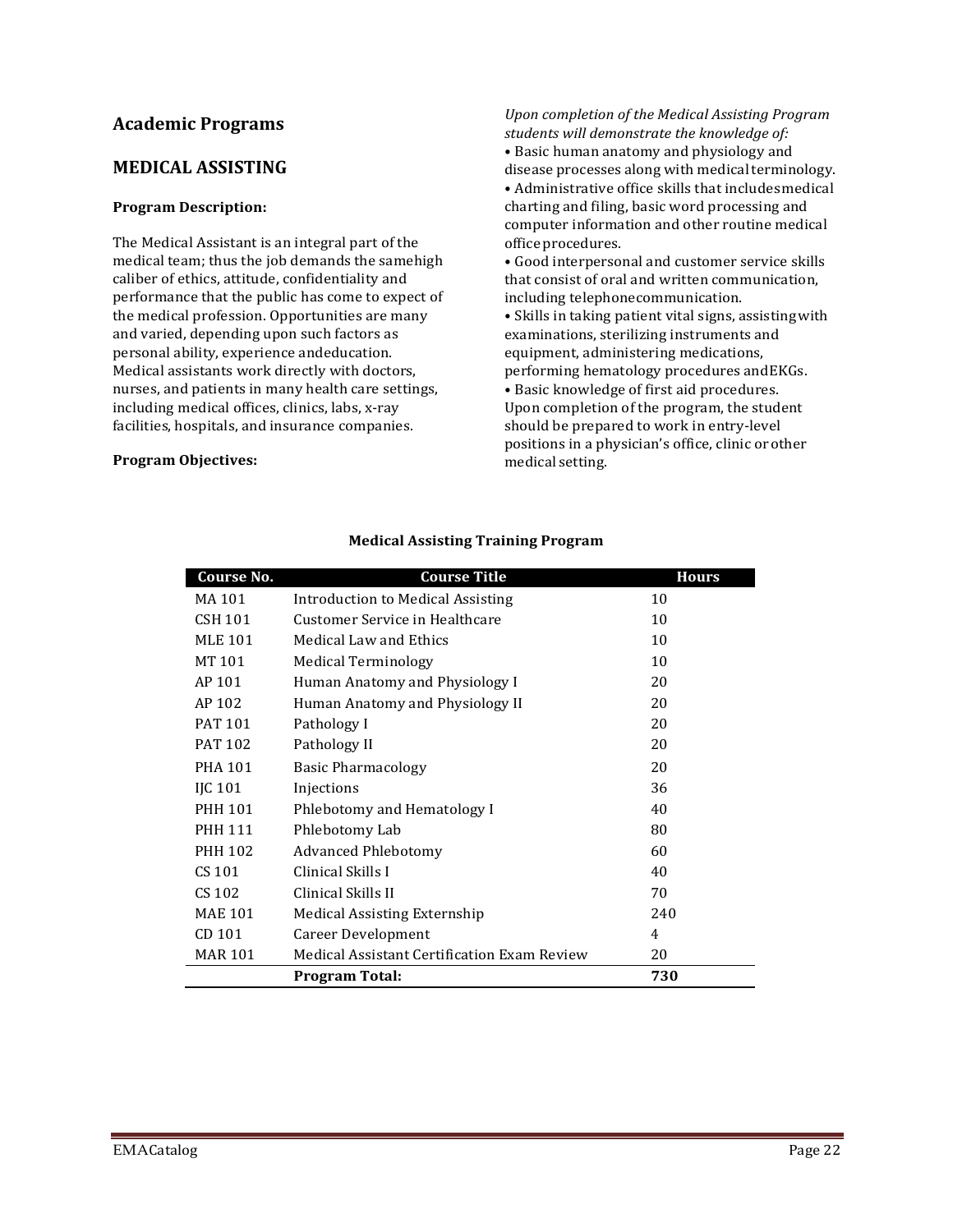## **Medical Assisting Program Course Descriptions**

#### *MA 101*

#### *Introduction to Medical Assisting 10 hours*

This course is designed to provide students with a thorough understanding of the Medical Assisting profession and the skills necessary to be successful both in the Medical Assisting program and profession. During this course, students will complete a Programmatic Orientation and be exposed to basic Medical Assisting skills such as professionalism, vital signs and CPR/First Aid. *Prerequisite: none*

#### *CSH 101*

#### *Customer Service in Healthcare* 10 hours

This will prepare students to deliver outstanding customer service in a healthcare setting by providing them with an understanding of the factors that influence the perceptions of external and internal customers. Topics covered in this course include; the psychology of patients, customer service in a diverse world, listening skills and effective communication techniques. *Prerequisite: none*

#### *MLE 101*

## *Medical Law and Ethics*

10 hours

A study of the impact of the United States legal system and various healthcare regulations and ethics on the health information management environment. Fraud and abuse, patient privacy and confidentiality, protected health information, release of information, and professional practice law and ethics will be explored. *Prerequisite: none*

# *MT 101*

# *Medical Terminology*

#### 10 hours

This is a basic medical vocabulary-buildingcourse. An emphasis will be placed on the most common medical terms based on prefixes and suffixes, Latin and Greek origins, and anatomic roots denoting body structures. All body systems will be covered with a focus on word parts, terms built from word parts, abbreviations, and basic disease and surgical terms. Students will be expected to focus on spelling and pronunciation. *Prerequisite: none*

### *AP 101*

#### *Human Anatomy and Physiology 1 20 Hours*

In this course students will begin their study of the structure and function of the human body. They will examine topics including basic chemistry and cell biology, tissues, and the integumentary, skeletal, muscular, nervous, sensory, and endocrine systems of the body, and will learn medical terminology. *Prerequisite: none*

## *AP 102*

#### *Human Anatomy and Physiology II 20 hours*

In this course, students will continue their study of human anatomy and physiology begun in Human Anatomy and Physiology I. They will examine the circulatory, lymphatic and immune, respiratory, urinary, digestive, and reproductive systems, as well as fluid and electrolyte balance, acid-base balance, and nutrition and metabolism. Students will complete laboratory exercises coordinated with course content and including microscopic observation, experimentation, study of anatomical models, and dissection activities. *Prerequisite: Human Anatomy and Physiology 1*

# *PH 101*

#### *Pathology I 20 hours*

Students will learn basic concepts and terminology related to diseases and disorders of the human body. Focus is on the structure, nature, causes, diagnostic procedures, pharmacology and treatment of common diseases of selected human body systems.

*Prerequisite: Human Anatomy and Physiology I*

## *PH 102 Pathology II*

# *20 hours*

Continuation of studies of the basic concepts and terminology related to diseases and disorders of the human body. Focus is on the structure, nature, causes, diagnostic procedures, pharmacology, and treatment and prevention of common diseases of selected human body systems. Students will learn basic concepts and terminology related to diseases and disorders of the human body. Focus is on the structure, nature, causes, diagnostic procedures, pharmacology and treatment of common diseases of selected human body systems.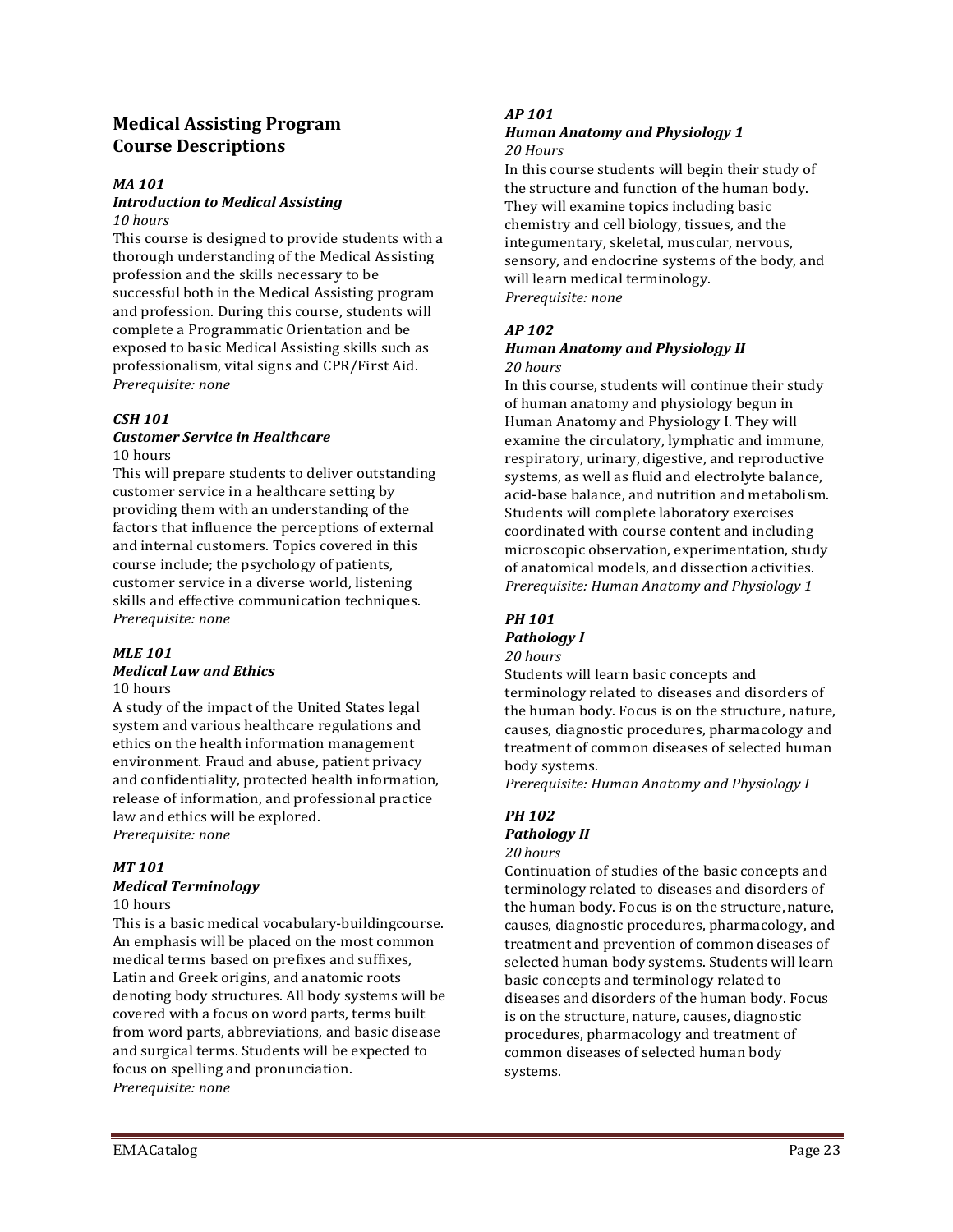#### *Prerequisite: Pathology I*

#### *PHA 101 Basic Pharmacology*

## *20 hours*

This course provides the student with an introduction to basic pharmacology. Students will be presented with the major drug classifications as they relate each body system. Along with general drug actions, common adverse reactions, contraindications, precautions, and interactions will be covered. Emphasis is placed on ways to promote an optimal response to therapy, how to monitor and manage adverse reactions, and important points to keep in mind when educating patients about the use of these drugs. Special consideration for pediatric, obstetric, andgeriatric patients will be emphasized. Students will understand patient rights, patient education and patient safety.

*Prerequisite:None*

#### *IJC 101 Injections 36 Hours*

*4 hour Lecture, 16 hours Laboratory, 16 hours externship*

Teaches allied health students and current health care employees the correct procedures for administering intramuscular, intradermal and subcutaneous injections. *Prerequisite: none*

## *PHH 101 Phlebotomy and Hematology I*

*20 hours classroom, 20 hours externship*  Basic phlebotomy course teaching proper collection of blood specimens, choice ofproper equipment, venipuncture techniques, patient care, safety, tests, and quality assurance. This course also provides instruction and practice for venipuncture. Course content includes practicum how to obtain blood specimens, equipment maintenance, and safety issues. Routine specimen collection and laboratory functions are also explored. The student will also be introduced to hematology and basic lab procedures used in hematology studies including blood chemistry and microscopic examinations. This course is designed for all beginning students and for phlebotomists with experience.

Students have to complete 20-hour externship in the approved medical facility. *Pre-requisite: none*

#### *PHH 111 Phlebotomy Lab*

*15 hours Laboratory, 65 hours externship* Provides the skills for beginning phlebotomy students .Students will perform approximately 35 venipunctures and 2 skin punctures, learning clinical and hospital procedures. A 60 hours externship is also required.

Student skills must demonstrate compliance to safety instructions or students may be dropped from course. Students have to complete a **20-hour externship** in the approved medical facility. *Prerequisite: Phlebotomy I*

## *PHH 102*

#### *Advanced Phlebotomy*

*15 hours Lecture, 45 hours externship*  Teaches phlebotomy equipment, techniques, patient care, safety, tests, advanced infection control and bio-hazards, quality assurance and communications. *Pre-requisite: Phlebotomy I,2*

## *CS 101*

## *Clinical Skills I*

*40 hours*

They will learn the basics of the medical-assisting profession, and will master knowledge and skills including communication and technology, patient centered care, safety and emergency plans, patient assessments and encounters, medical documentation, medication administration, asepsis and infection control, vital signs, and diagnostic procedures. They will follow appliedlearning approaches to all skill development and performance objectives*. Prerequisites: Introduction to* 

*Medical Assisting; Medical Terminology*

# *CS 102 Clinical Skills II*

*70 hours*

Students will continue their study of the essential and basic core of back-office medical assisting skills. They will master knowledge and skills including patient examination and assessment, performing electrocardiography, performing venipuncture, performing medication administration, minor surgical procedures, procedures for medical emergencies, first aid and CPR, and behaviors influencing health. They will also learn basic steps for finding employment and advancing in their careers.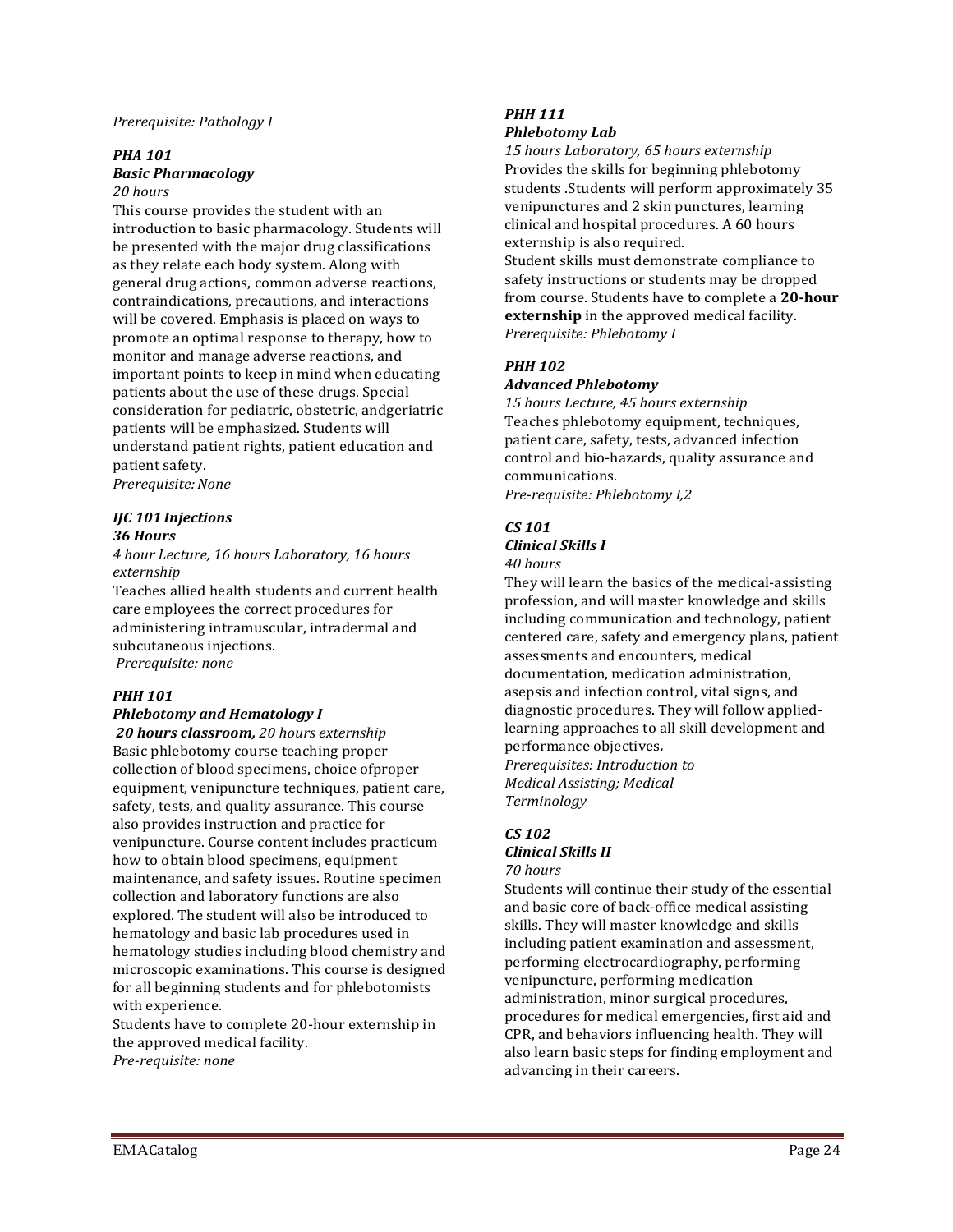Students will follow applied -learning approaches to all skill development and performance objectives.

*Prerequisite: Clinical Skills I*

#### *MAE 101 Medical Assistant Externship 240 hours*

In conjunction with a Medical Assisting Capstone, students will complete 240 hours of a Medical Assisting training experience in a physician's office/clinic or medical center. While on the clinical site, the extern will perform medical assisting job duties in both the front -office administrative and the back -office clinical areas, in order to develop on -the -job learning skills. *Prerequisites: Completed series of Hepatitis B immunizations; Completion of a 2 -Step Mantoux screening test within 6 months of starting externship; Completion of all immunizations or verifications of immunity required by program and site; Successful completion of background check (clear background check obtained); Phlebotomy 102*

#### *CD 101*

### *Career Development*

#### *4 hours*

The students will be developing main requirements for employment such as resume writing, effective interviewing, dressing professionally and following up appropriately. Students will be able to demonstrate professionalism by exhibiting dependability, punctuality, and a positive work ethic, show positive attitude and a sense of responsibility, be able to maintaining confidentiality at all times and conducting work within the scope of education, training, and ability. *Prerequisites: None*

#### *MAR 101*

#### *Medical Assistant Certification Review 10 hours*

The purpose of this course is to help prepare students for the recommended Medical Assistant certification examinations. An overall review of theory, administrative and clinical course work is included. Practice examinations are part of the course.

*Prerequisite: Successful completion of all courses.*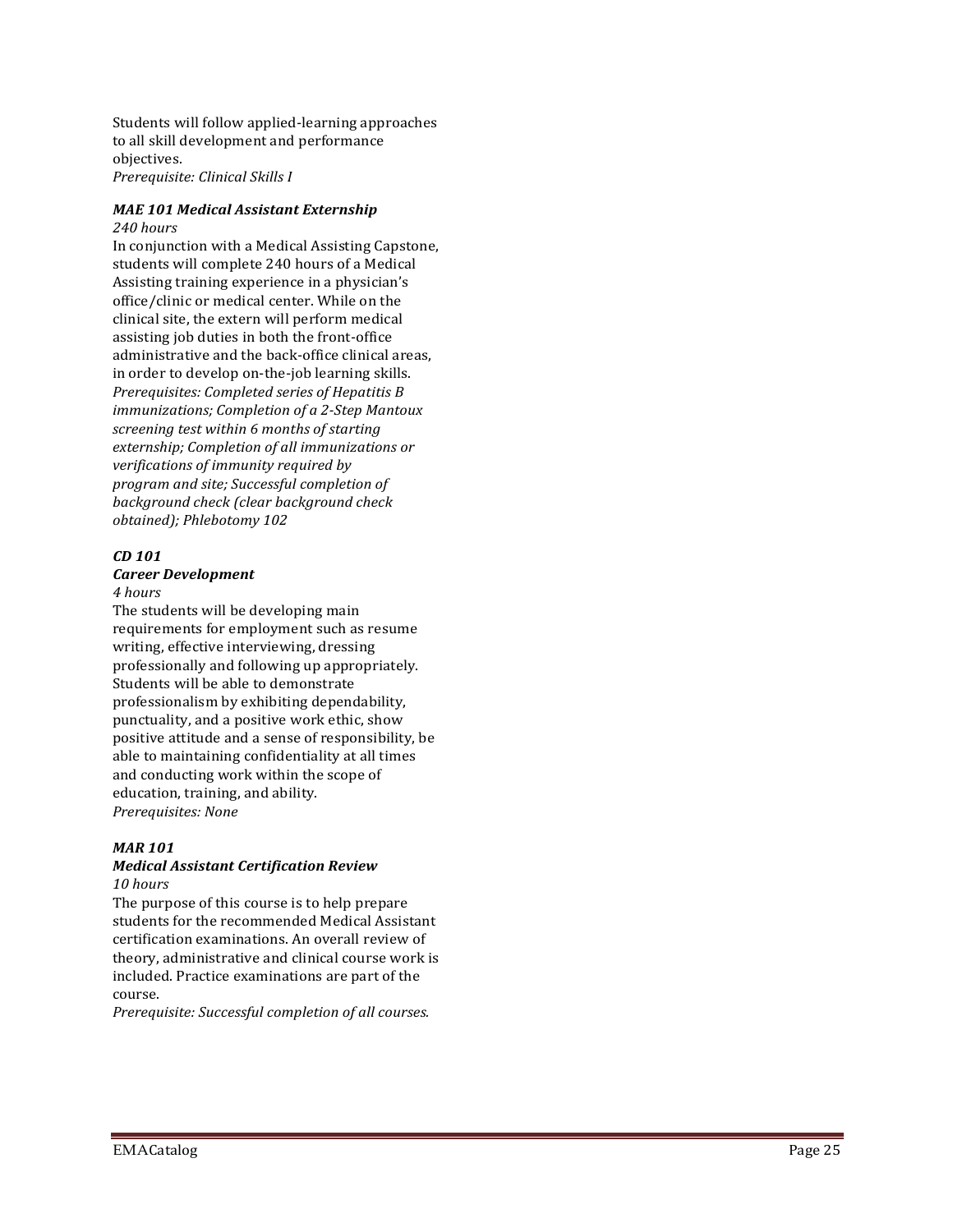# **EstelleMedicalAcademy CATALOG ADDENDUM**

**Catalog 2020 Catalog Publication date: June 2020 Addendum publication date: June 2020 Addendum Revision Date: June 2020**

- **1. Tuition and Fees**
- **2. Methods of Payment**
- **3. Validity of High School Credentials**
- **4. Academic Calendar**
- **5. Faculty**
- **6. Administrative Staff**
- **7. Institutional Disclosures Reporting**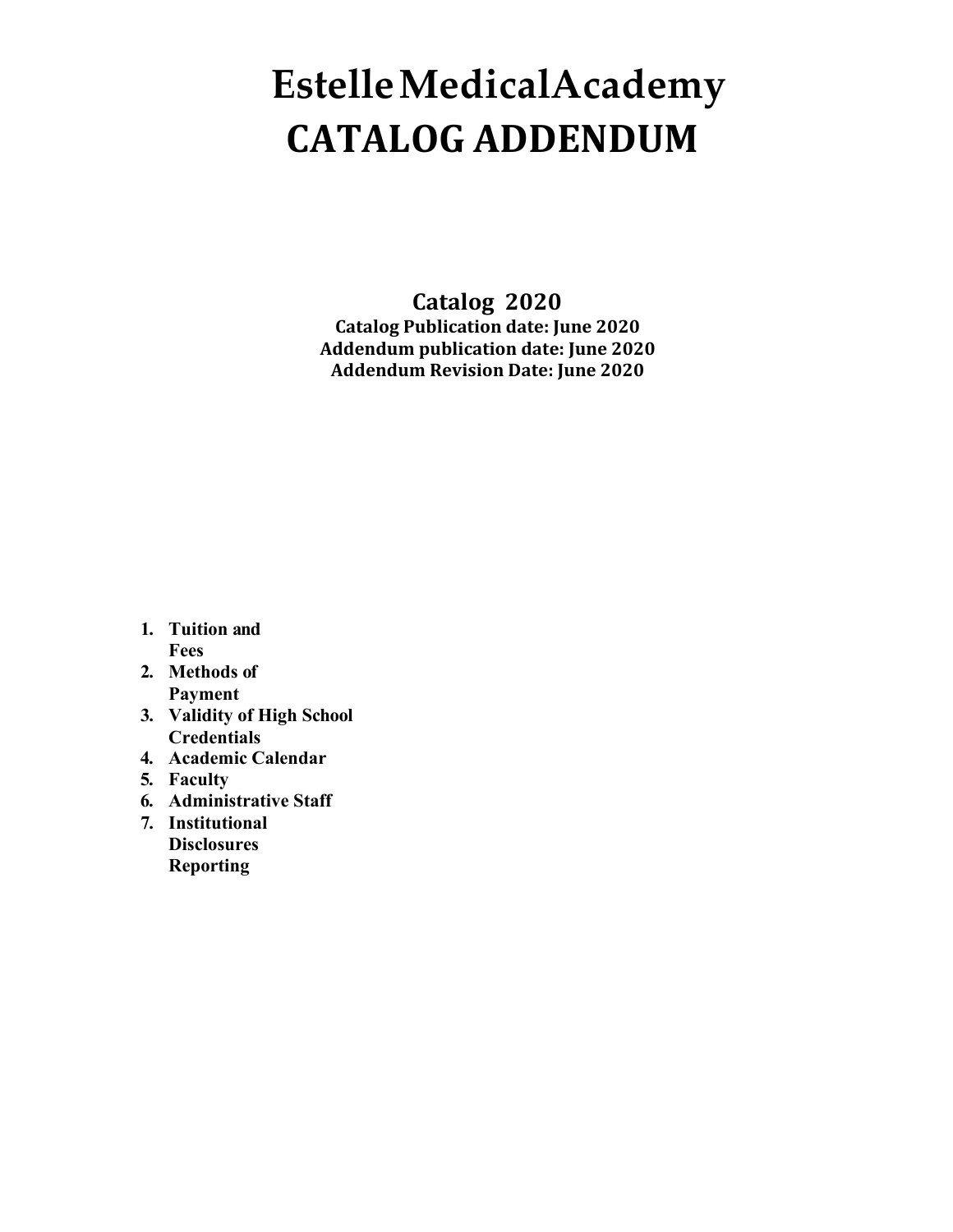# **EstelleMedicalAcademy CATALOG ADDENDUM**

## **Tuition and Fees**

## **Medical Assistant Training Program**

| <b>Total Program Cost</b> | \$5200.00 |
|---------------------------|-----------|
| Books & Supplies          | \$200.00  |
| Tuition                   | \$4900.00 |
| <b>Registration Fee</b>   | \$100.00  |

## **Methods of Payment**

EMA has set up several ways to make payments on student accounts. In addition to the methods of payment listed below, students can also sign up for the Payment Plan.

#### **Payment by Mail:**

Estelle Medical Academy 4905 Old Orchard Center, Suite 710 Skokie, IL 60077

**Payment in Person:** The student can make a payment in person with a check, cash, or a credit card in the office of the Director.

## **Payment Options**

#### **Option One –** *Payment in Full*

| \$100.00                  |
|---------------------------|
| \$4900.00                 |
| \$200.00 (estimated cost) |
| 0.00                      |
|                           |

Upon acceptance, the registration fee of  $$100.00$  is required to hold your place in the class. Complete payment of the remaining \$ 5100.00 is due on or before the first day of class. *Books and Supplies Fees must be paid at time of purchase. Other Fees are paid when incurred.*

#### **Option Two –** *Monthly Payment Plan*

| 8-Month Installment Plan and Terms |                           |
|------------------------------------|---------------------------|
| Registration Fee                   | \$100.00                  |
| Total Tuition                      | \$4900.00                 |
| Books & Supplies                   | \$200.00 (estimated cost) |
| <b>Financing Fee</b>               | \$300.00 (one-time fee)   |

Upon acceptance, a Registration Fee of \$ 100.00 is required to hold your place in the class. On or before the 1<sup>st</sup> day of class, a deposit of \$ 673.50 is due. The remaining tuition due is \$ 5100 and payable in 7 equal monthly installments of \$673.50 thereafter on the 1st day of each month for seven (7) months. Payments must be mailed or delivered to the School.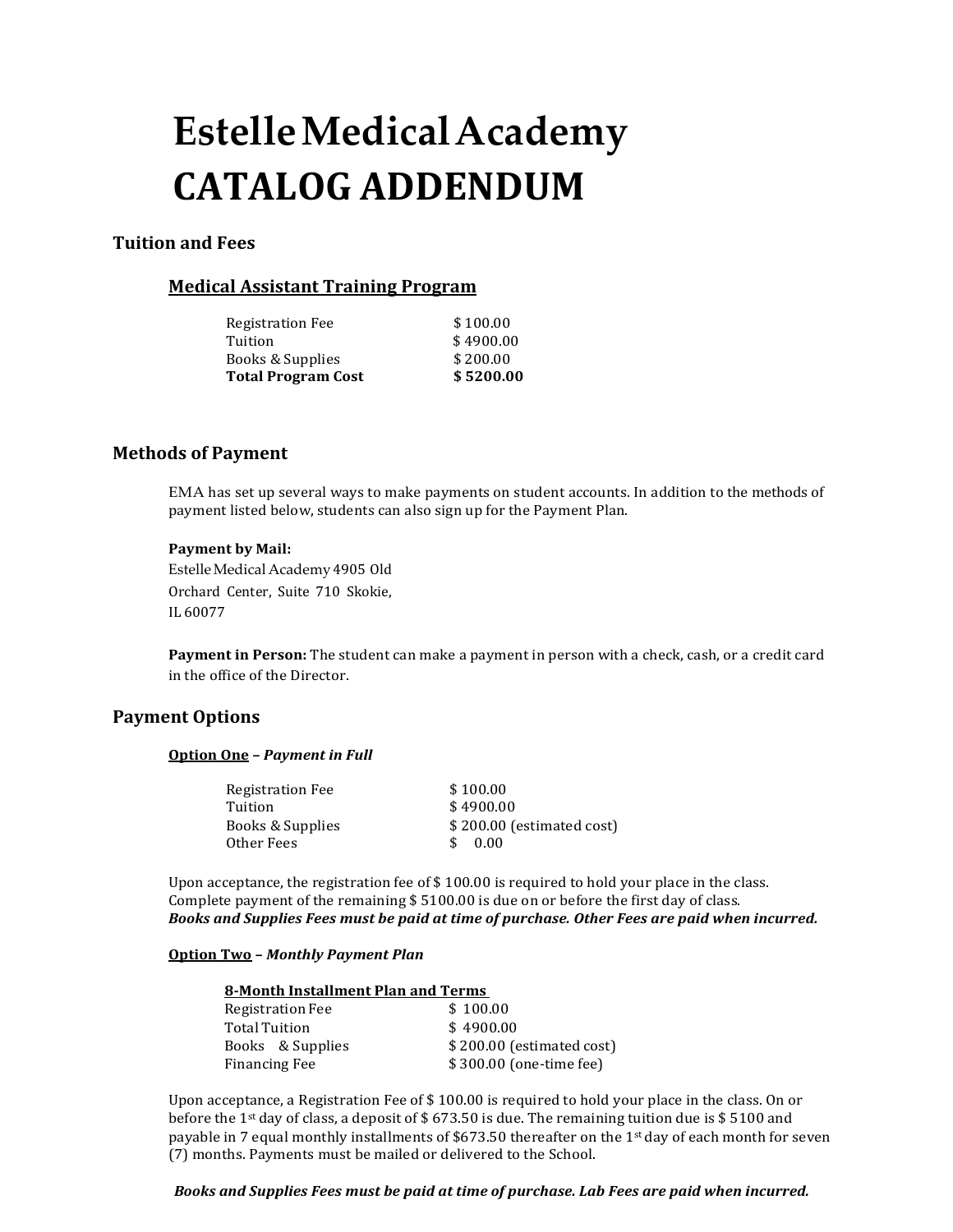# **Estelle Medical Academy CATALOG ADDENDUM**

## **DETERMINING THE VALIDITY OF HIGH SCHOOL CREDENTIALS**

All students must provide evidence that they possess a high school diploma, GED, a home study certificate or transcript from a home-study program that is equivalent to high school level and is recognized by the state of issuance.

In the event the validity of the high school diploma is in question, EMA will use the following methods to determine validity:

- EMA Admissions Office will cross check the diploma with a list of "diploma mills" provided to the school by the United States Department of Education. If the name of the school issuing the diploma appears on this listthe high school diploma will not be considered valid and the applicant will have to attain their GED or a valid high school diploma.
- Ifthe diploma is not from the United States or Puerto Rico and is not in English, the applicant shall have the diploma translated and notarized to verify the authenticity. If this cannot be done, the applicant will have to attain their GED or a valid high school diploma from the United States.
- If a student is unable to produce a high-school diploma due to unusual circumstances (e.g. a student is a refugee from a war-torn country), then the student must complete an Attestation Letter stating the name of the High School, City, State and the year of graduation. The Attestation Letter must be signed, dated andnotarized.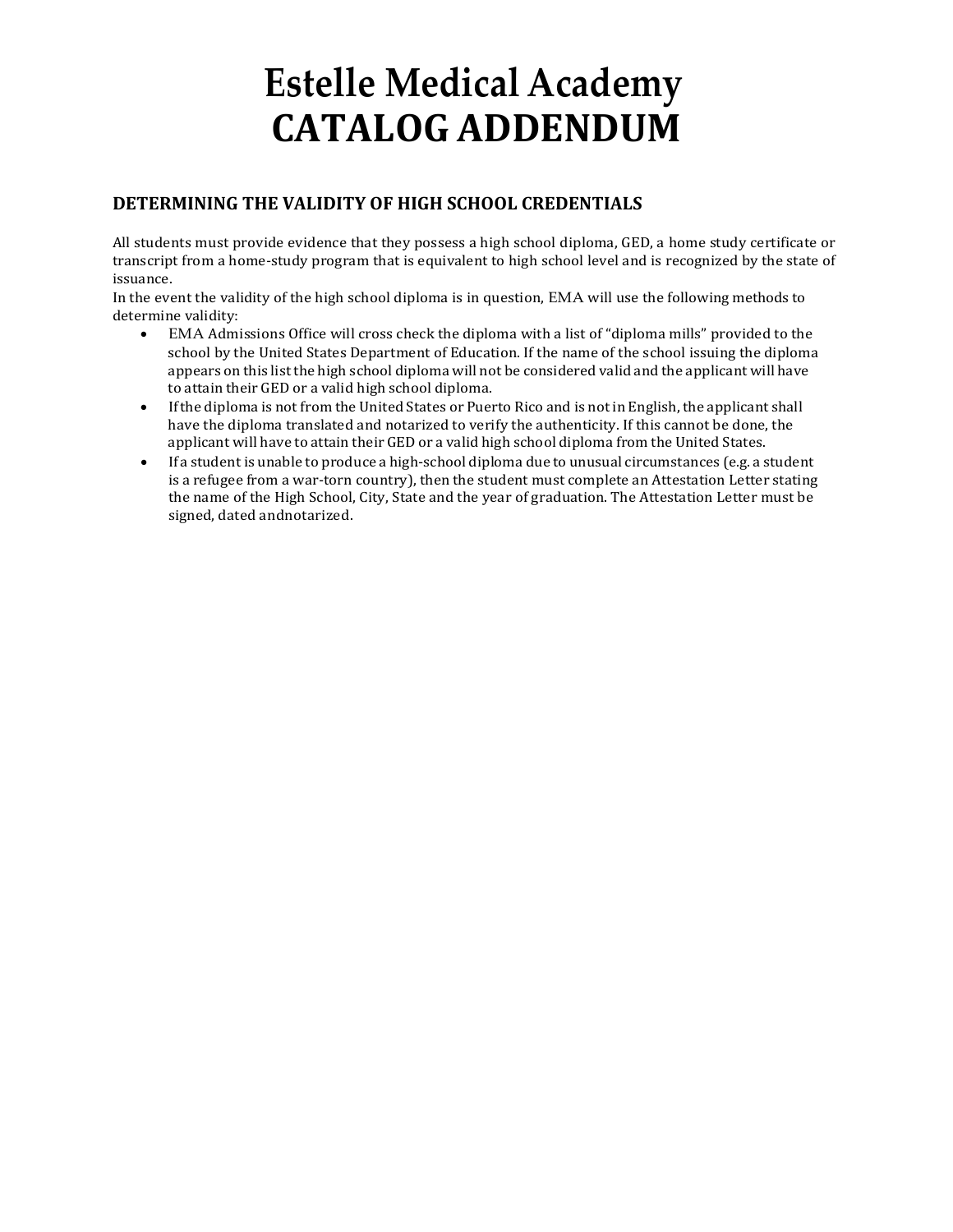# **EstelleMedicalAcademyCATALOG ADDENDUM**

# **2020 ACADEMIC CALENDAR (CLASS SCHEDULE)**

## **Medical Assisting Program**

| Day       | Time         |
|-----------|--------------|
| Monday    | $10AM - 3PM$ |
| Tuesday   | $10AM - 3PM$ |
| Wednesday | $10AM - 3PM$ |
| Thursday  | $10AM - 3PM$ |
| Friday    | $10AM - 3PM$ |

The following dates are available for the Evening and Daytime Class Schedule:

| <b>Start Date</b>   | <b>Final Exam Dates*</b> | <b>Graduation Date</b> |
|---------------------|--------------------------|------------------------|
| May 2020 (Covid 19) | TBA                      | TBA                    |
| September 2020      | TBA                      | TBA                    |

The school observes the following holidays: New Year's Day, Memorial Day, Independence Day, Labor Day, Thanksgiving Day, and Christmas Day.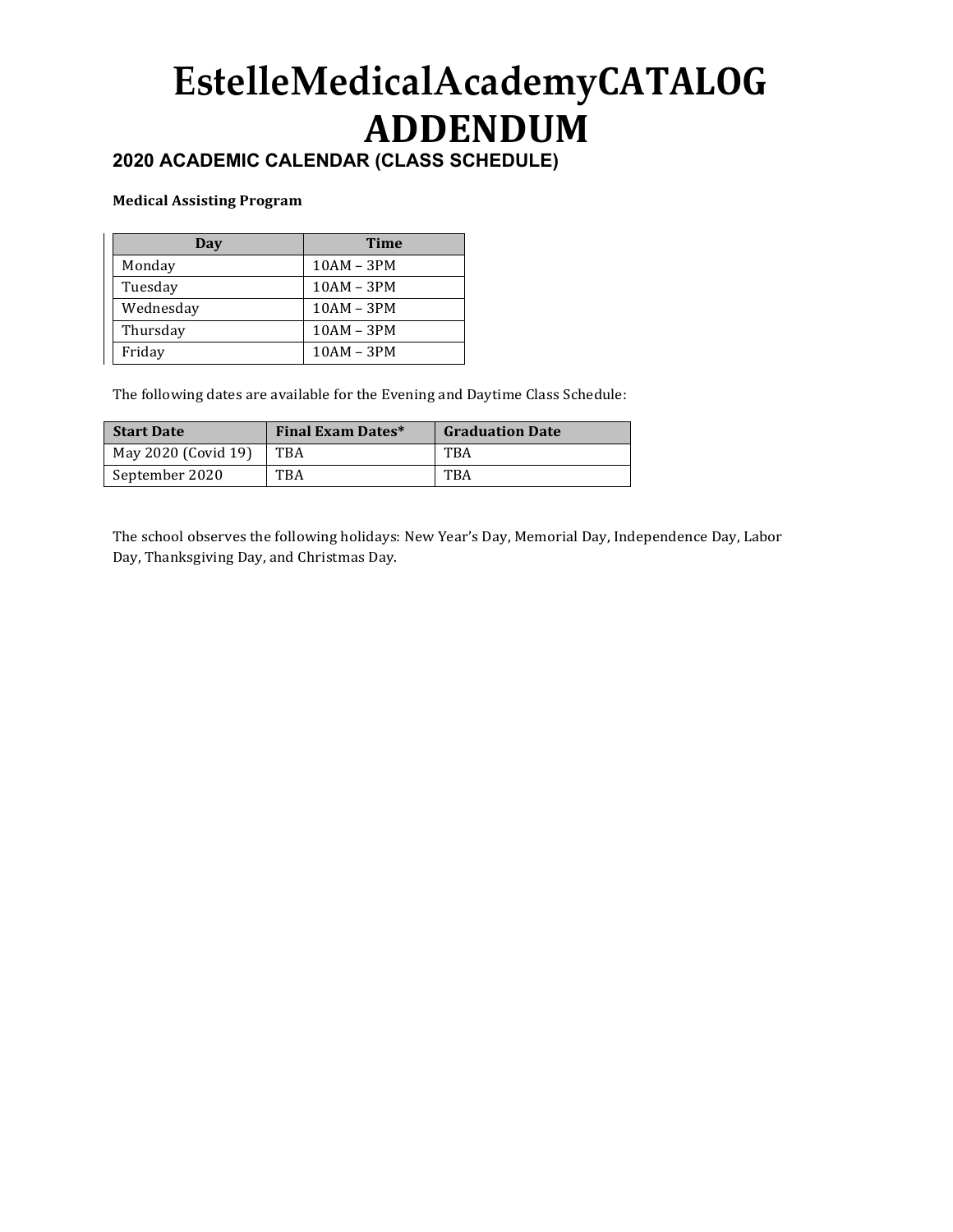# **EstelleMedicalAcademy CATALOG ADDENDUM**

# **FACULTY (ALL PART-TIME) AND ADMINISTRATIVE STAFF**

### **Faculty:**

| Name                                                                   | Position                             | Credential | <b>Awarding Institution</b>                |
|------------------------------------------------------------------------|--------------------------------------|------------|--------------------------------------------|
| <b>Tom Klein</b>                                                       | <b>Science Adjunct Faculty</b>       | MD         | St. Luke Medical Center Medical School     |
| <b>Marilou David</b><br><b>Antoinette Houma</b><br><b>Roza Vologin</b> | Medical Assisting Adjunct<br>Faculty | BA         | San Pablo College                          |
|                                                                        |                                      | <b>RN</b>  | Quezon Memorial Hospital School of Nursing |
|                                                                        | Medical Assisting Adjunct Faculty    | <b>CMA</b> | Olympia College                            |
|                                                                        | <b>Medical Assisting Faculty</b>     | <b>RN</b>  | Odessa, Ukriane                            |
|                                                                        |                                      |            |                                            |

## **Staff:**

| <b>Administrative Staff Listing</b> |                                      |  |  |
|-------------------------------------|--------------------------------------|--|--|
| <b>Daniel Canales</b>               | Director/Career Services Coordinator |  |  |
|                                     |                                      |  |  |
|                                     |                                      |  |  |